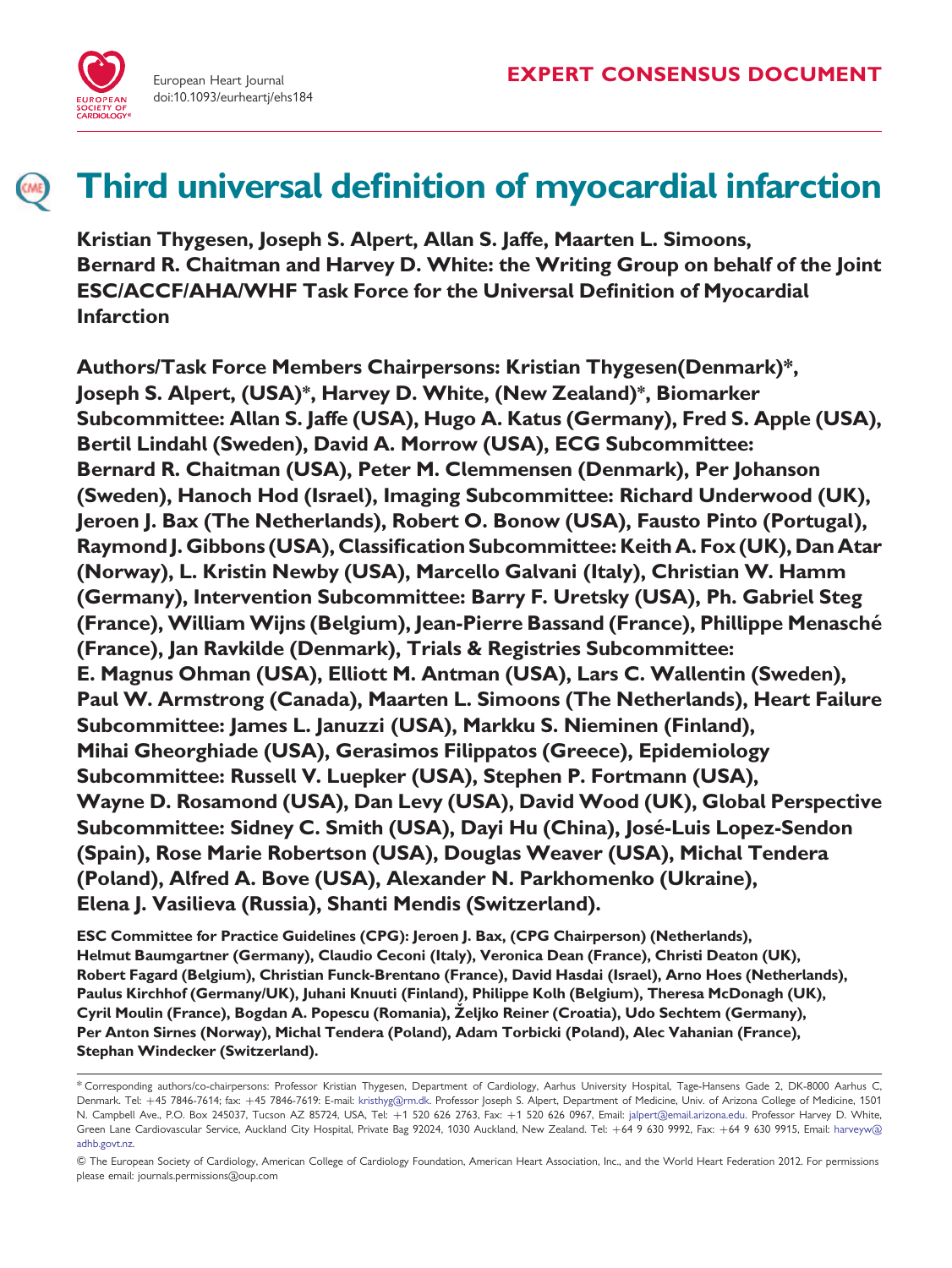Document Reviewers: Joao Morais, (CPG Review Co-ordinator) (Portugal), Carlos Aguiar (Portugal), Wael Almahmeed (United Arab Emirates), David O. Arnar (Iceland), Fabio Barili (Italy), Kenneth D. Bloch (USA), Ann F. Bolger (USA), Hans Erik Bøtker (Denmark), Biykem Bozkurt (USA), Raffaele Bugiardini (Italy), Christopher Cannon (USA), James de Lemos (USA), Franz R. Eberli (Switzerland), Edgardo Escobar (Chile), Mark Hlatky (USA), Stefan James (Sweden), Karl B. Kern (USA), David J. Moliterno (USA), Christian Mueller (Switzerland), Aleksandar N. Neskovic (Serbia), Burkert Mathias Pieske (Austria), Steven P. Schulman (USA), Robert F. Storey (UK), Kathryn A. Taubert (Switzerland), Pascal Vranckx (Belgium), Daniel R.Wagner (Luxembourg)

The disclosure forms of the authors and reviewers are available on the ESC website <www.escardio.org/guidelines>

# Table of Contents

|                                                                     | 2  |
|---------------------------------------------------------------------|----|
| Definition of myocardial infarction                                 | 3  |
| Criteria for acute myocardial infarction                            | 3  |
| Criteria for prior myocardial infarction                            | 3  |
|                                                                     | 3  |
| Pathological characteristics of myocardial ischaemia and infarction | 4  |
| Biomarker detection of myocardial injury with necrosis              | 4  |
| Clinical features of myocardial ischaemia and infarction            | 5  |
| Clinical classification of myocardial infarction                    | 6  |
| Spontaneous myocardial infarction (MI type 1)                       | 6  |
| Myocardial infarction secondary to an ischaemic imbalance           |    |
|                                                                     | 6  |
| Cardiac death due to myocardial infarction (MI type 3)              | 7  |
| Myocardial infarction associated with revascularization             |    |
| procedures (MI types $4$ and $5)$                                   | 7  |
| Electrocardiographic detection of myocardial infarction             | 7  |
|                                                                     | 8  |
|                                                                     | 9  |
| Conditions that confound the ECG diagnosis of myocardial            |    |
|                                                                     | 9  |
|                                                                     | 9  |
|                                                                     | 9  |
|                                                                     | 9  |
| Magnetic resonance imaging                                          | 10 |
| Computed tomography                                                 | 10 |
| Applying imaging in acute myocardial infarction                     | 10 |
| Applying imaging in late presentation of myocardial infarction      | 10 |
| Diagnostic criteria for myocardial infarction with PCI (MI type 4)  | 10 |
| Diagnostic criteria for myocardial infarction with CABG (MI type    |    |
|                                                                     | 11 |
| Assessment of MI in patients undergoing other cardiac               |    |
|                                                                     | 11 |
| Myocardial infarction associated with non-cardiac procedures        | 12 |
| Myocardial infarction in the intensive care unit                    | 12 |
|                                                                     | 12 |
|                                                                     | 12 |
| Myocardial injury or infarction associated with heart failure       | 12 |
| Application of MI in clinical trials and quality assurance          |    |
|                                                                     | 13 |
| Public policy implications of the adjustment of the MI definition   | 13 |
| Global perspectives of the definition of myocardial infarction      | 14 |
|                                                                     | 14 |
|                                                                     | 14 |
|                                                                     | 14 |

### Abbreviations and acronyms

| <b>ACCF</b>   | American College of Cardiology Foundation           |  |  |  |  |  |
|---------------|-----------------------------------------------------|--|--|--|--|--|
| ACS           | acute coronary syndrome                             |  |  |  |  |  |
| <b>AHA</b>    | American Heart Association                          |  |  |  |  |  |
| CAD           | coronary artery disease                             |  |  |  |  |  |
| CABG          | coronary artery bypass grafting                     |  |  |  |  |  |
| <b>CKMB</b>   | creatine kinase MB isoform                          |  |  |  |  |  |
| cTn           | cardiac troponin                                    |  |  |  |  |  |
| CT            | computed tomography                                 |  |  |  |  |  |
| <b>CV</b>     | coefficient of variation                            |  |  |  |  |  |
| <b>ECG</b>    | electrocardiogram                                   |  |  |  |  |  |
| ESC           | European Society of Cardiology                      |  |  |  |  |  |
| FDG           | fluorodeoxyglucose                                  |  |  |  |  |  |
| h             | hour(s)                                             |  |  |  |  |  |
| ΗF            | heart failure                                       |  |  |  |  |  |
| <b>LBBB</b>   | left bundle branch block                            |  |  |  |  |  |
| LV            | left ventricle                                      |  |  |  |  |  |
| <b>LVH</b>    | left ventricular hypertrophy                        |  |  |  |  |  |
| MI            | myocardial infarction                               |  |  |  |  |  |
| mIBG          | meta-iodo-benzylguanidine                           |  |  |  |  |  |
| min           | minute(s)                                           |  |  |  |  |  |
| <b>MONICA</b> | Multinational MONItoring of trends and determinants |  |  |  |  |  |
|               | in CArdiovascular disease)                          |  |  |  |  |  |
| <b>MPS</b>    | myocardial perfusion scintigraphy                   |  |  |  |  |  |
| <b>MRI</b>    | magnetic resonance imaging                          |  |  |  |  |  |
| mV            | millivolt(s)                                        |  |  |  |  |  |
| ng/L          | nanogram(s) per litre                               |  |  |  |  |  |
| Non-Q MI      | non-Q wave myocardial infarction                    |  |  |  |  |  |
| <b>NSTEMI</b> | non-ST-elevation myocardial infarction              |  |  |  |  |  |
| PCI           | percutaneous coronary intervention                  |  |  |  |  |  |
| PET           | positron emission tomography                        |  |  |  |  |  |
| pg/mL         | pictogram(s) per millilitre                         |  |  |  |  |  |
| Q wave MI     | Q wave myocardial infarction                        |  |  |  |  |  |
| <b>RBBB</b>   | right bundle branch block                           |  |  |  |  |  |
| sec           | second(s)                                           |  |  |  |  |  |
| <b>SPECT</b>  | single photon emission computed tomography          |  |  |  |  |  |
| STEMI         | ST elevation myocardial infarction                  |  |  |  |  |  |
| $ST-T$        | ST-segment -T wave                                  |  |  |  |  |  |
| URL           | upper reference limit                               |  |  |  |  |  |
| <b>WHF</b>    | World Heart Federation                              |  |  |  |  |  |
| <b>WHO</b>    | World Health Organization                           |  |  |  |  |  |
|               |                                                     |  |  |  |  |  |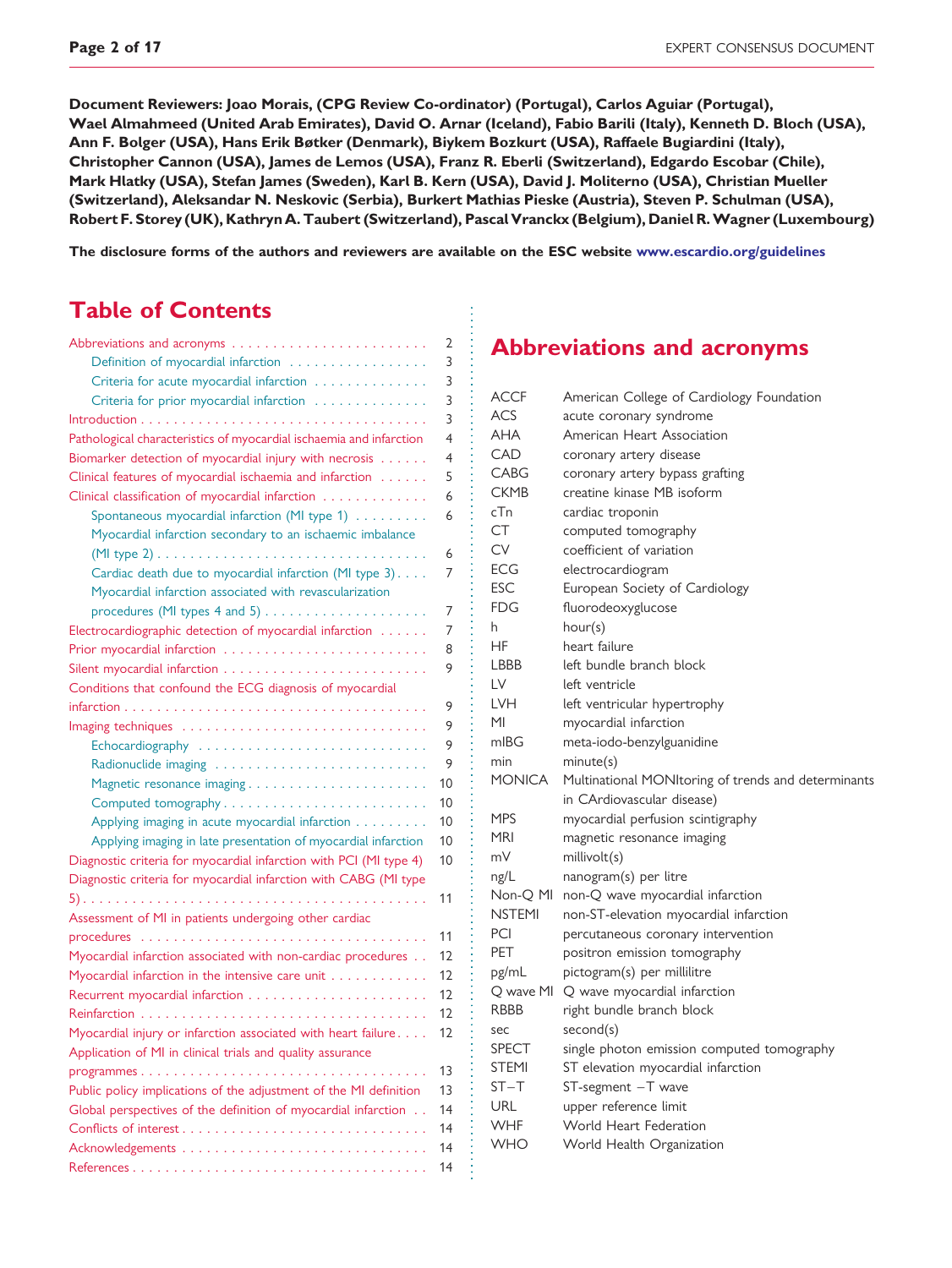#### **Definition of myocardial infarction Criteria for acute myocardial infarction** The term acute myocardial infarction (MI) should be used when there is evidence of myocardial necrosis in a clinical setting consistent with acute myocardial ischaemia. Under these conditions any one of the following criteria meets the diagnosis for MI: • Detection of a rise and/or fall of cardiac biomarker values [preferably cardiac troponin (cTn)] with at least one value above the 99<sup>th</sup> percentile upper reference limit (URL) and with at least one of the following: Symptoms of ischaemia. New or presumed new significant ST-segment–T wave (ST–T) changes or new left bundle branch block (LBBB). Development of pathological Q waves in the ECG. Imaging evidence of new loss of viable myocardium or new regional wall motion abnormality.  $\bullet$  Identification of an intracoronary thrombus by angiography or autopsy. • Cardiac death with symptoms suggestive of myocardial ischaemia and presumed new ischaemic ECG changes or new LBBB,but death occurred before cardiac biomarkers were obtained, or before cardiac biomarker values would be increased. • Percutaneous coronary intervention (PCI) related MI is arbitrarily defined by elevation of cTn values (>5 x 99<sup>th</sup> percentile URL) in patients with normal baseline values (≤99<sup>th</sup> percentile URL) or a rise of cTn values >20% if the baseline values are elevated and are stable or falling. In addition, either (i) symptoms suggestive of myocardial ischaemia or (ii) new ischaemic ECG changes or (iii) angiographic findings consistent with a procedural complication or (iv) imaging demonstration of new loss of viable myocardium or new regional wall motion abnormality are required. • Stent thrombosis associated with MI when detected by coronary angiography or autopsy in the setting of myocardial ischaemia and with a rise and/or fall of cardiac biomarker values with at least one value above the 99<sup>th</sup> percentile URL • Coronary artery bypass grafting (CABG) related MI is arbitrarily defined by elevation of cardiac biomarker values (>10 x 99<sup>th</sup> percentile URL) in patients with normal baseline cTn values (≤99<sup>th</sup> percentile URL). In addition, either (i) new pathological Q waves or new LBBB, or (ii) angiographic documented new graft or new native coronary artery occlusion, or (iii) imaging evidence of new loss of viable myocardium or new regional wall motion abnormality. **Criteria for prior myocardial infarction** Any one of the following criteria meets the diagnosis for prior MI: • Pathological Q waves with or without symptoms in the absence of non-ischaemic causes. • Imaging evidence of a region of loss of viable myocardium that is thinned and fails to contract, in the absence of a non-ischaemic cause. • Pathological findings of a prior MI.

# Introduction

Myocardial infarction (MI) can be recognised by clinical features, including electrocardiographic (ECG) findings, elevated values of biochemical markers (biomarkers) of myocardial necrosis, and by imaging, or may be defined by pathology. It is a major cause of death and disability worldwide. MI may be the first manifestation of coronary artery disease (CAD) or it may occur, repeatedly, in patients with established disease. Information on MI rates can provide useful information regarding the burden of CAD within and across populations, especially if standardized data are collected in a manner that distinguishes between incident and recurrent events. From the epidemiological point of view, the incidence of MI in a population can be used as a proxy for the prevalence of CAD in that population. The term 'myocardial infarction' may have major psychological and legal implications for the individual and society. It is an indicator of one of the leading health problems in the world and it is an outcome measure in clinical trials, observational studies and quality assurance programmes. These studies and programmes require a precise and consistent definition of MI.

In the past, a general consensus existed for the clinical syndrome designated as MI. In studies of disease prevalence, the World Health Organization (WHO) defined MI from symptoms, ECG abnormalities and cardiac enzymes. However, the development of ever more sensitive and myocardial tissue-specific cardiac biomarkers and more sensitive imaging techniques now allows for detection of very small amounts of myocardial injury or

necrosis. Additionally, the management of patients with MI has significantly improved, resulting in less myocardial injury and necrosis, in spite of a similar clinical presentation. Moreover, it appears necessary to distinguish the various conditions which may cause MI, such as 'spontaneous' and 'procedure-related' MI. Accordingly, physicians, other healthcare providers and patients require an up-to-date definition of MI.

In 2000, the First Global MI Task Force presented a new definition of MI, which implied that any necrosis in the setting of myocardial ischaemia should be labelled as  $MI<sup>1</sup>$  These principles were further refined by the Second Global MI Task Force, leading to the Universal Definition of Myocardial Infarction Consensus Document in 2007, which emphasized the different conditions which might lead to an MI.<sup>[2](#page-13-0)</sup> This document, endorsed by the European Society of Cardiology (ESC), the American College of Cardiology Foundation (ACCF), the American Heart Association (AHA), and the World Heart Federation (WHF), has been well accepted by the medical community and adopted by the WHO. $3$  However, the development of even more sensitive assays for markers of myocardial necrosis mandates further revision, particularly when such necrosis occurs in the setting of the critically ill, after percutaneous coronary procedures or after cardiac surgery. The Third Global MI Task Force has continued the Joint ESC/ACCF/AHA/WHF efforts by integrating these insights and new data into the current document, which now recognizes that very small amounts of myocardial injury or necrosis can be detected by biochemical markers and/or imaging.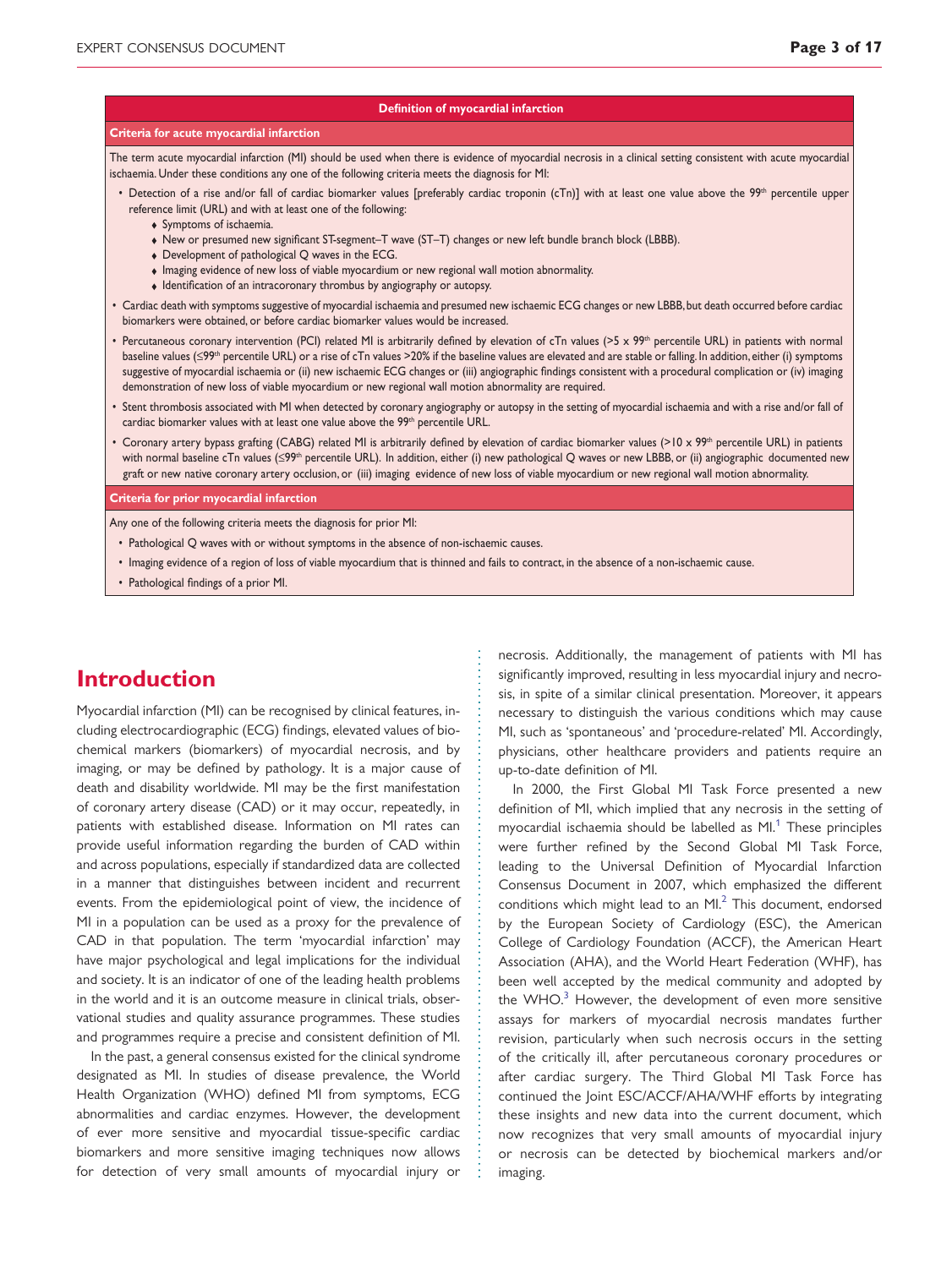# Pathological characteristics of myocardial ischaemia and infarction

MI is defined in pathology as myocardial cell death due to prolonged ischaemia. After the onset of myocardial ischaemia, histological cell death is not immediate, but takes a finite period of time to develop—as little as 20 min, or less in some animal models.[4](#page-14-0) It takes several hours before myocardial necrosis can be identified by macroscopic or microscopic post-mortem examination. Complete necrosis of myocardial cells at risk requires at least 2–4 h, or longer, depending on the presence of collateral circulation to the ischaemic zone, persistent or intermittent coronary arterial occlusion, the sensitivity of the myocytes to ischaemia, preconditioning, and individual demand for oxygen and nutrients. $2$  The entire process leading to a healed infarction usually takes at least 5 –6 weeks. Reperfusion may alter the macroscopic and microscopic appearance.

# Biomarker detection of myocardial injury with necrosis

Myocardial injury is detected when blood levels of sensitive and specific biomarkers such as cTn or the MB fraction of creatine

kinase (CKMB) are increased.<sup>[2](#page-13-0)</sup> Cardiac troponin I and T are components of the contractile apparatus of myocardial cells and are expressed almost exclusively in the heart. Although elevations of these biomarkers in the blood reflect injury leading to necrosis of myocardial cells, they do not indicate the underlying mechanism.<sup>5</sup> Various possibilities have been suggested for release of structural proteins from the myocardium, including normal turnover of myocardial cells, apoptosis, cellular release of troponin degradation products, increased cellular wall permeability, formation and release of membranous blebs, and myocyte necrosis.<sup>6</sup> Regardless of the pathobiology, myocardial necrosis due to myocardial ischaemia is designated as MI.

Also, histological evidence of myocardial injury with necrosis may be detectable in clinical conditions associated with predominantly non-ischaemic myocardial injury. Small amounts of myocardial injury with necrosis may be detected, which are associated with heart failure (HF), renal failure, myocarditis, arrhythmias, pulmonary embolism or otherwise uneventful percutaneous or surgical coronary procedures. These should not be labelled as MI or a complication of the procedures, but rather as myocardial injury, as illustrated in Figure 1. It is recognized that the complexity of clinical circumstances may sometimes render it difficult to determine where individual cases may lie within the ovals of Figure 1. In this setting, it is important to distinguish acute causes of cTn elevation, which require a rise and/or fall of cTn values, from chronic



Figure I This illustration shows various clinical entities: for example, renal failure, heart failure, tachy- or bradyarrhythmia, cardiac or noncardiac procedures that can be associated with myocardial injury with cell death marked by cardiac troponin elevation. However, these entities can also be associated with myocardial infarction in case of clinical evidence of acute myocardial ischaemia with rise and/or fall of cardiac troponin.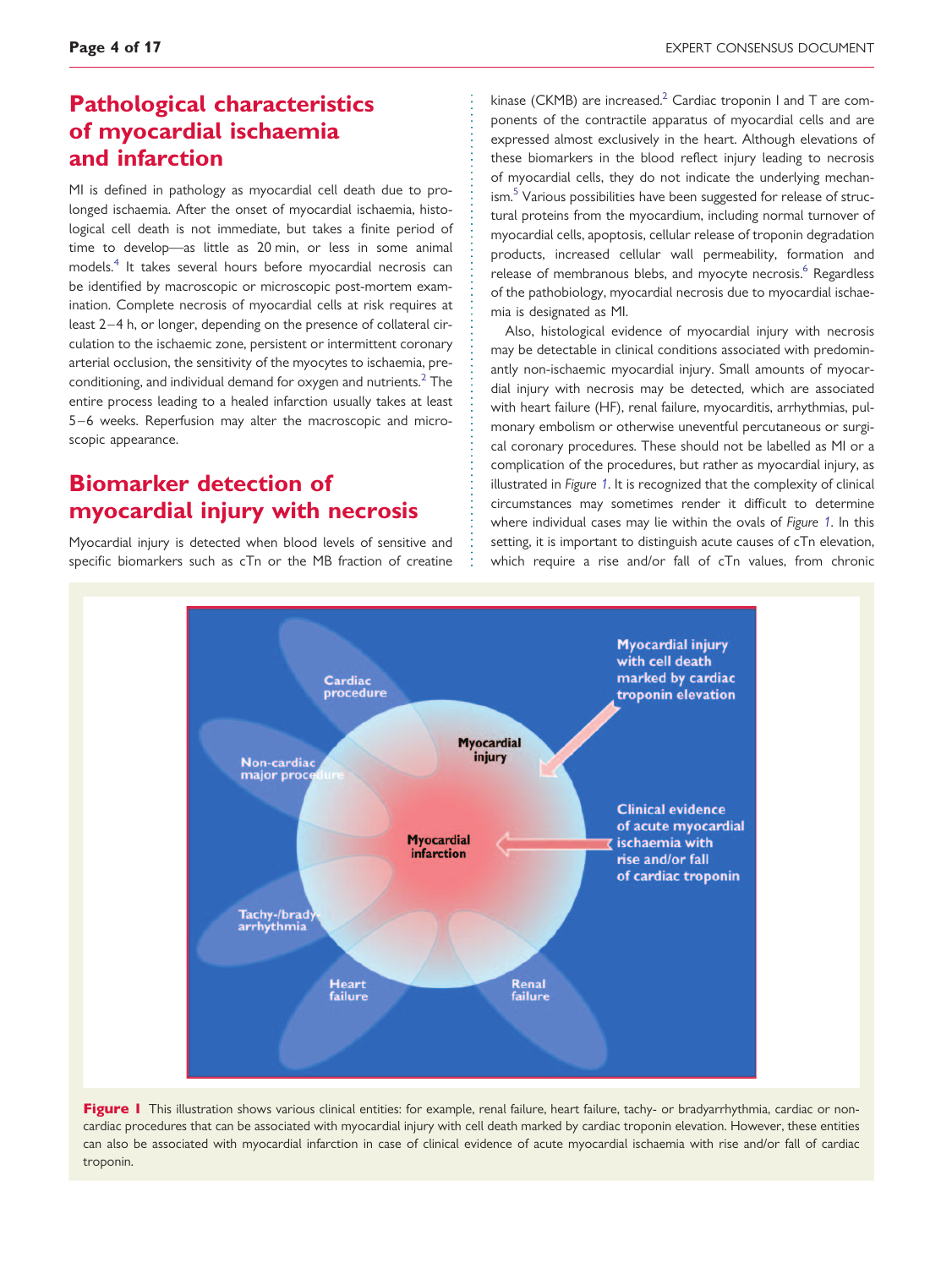elevations that tend not to change acutely. A list of such clinical circumstances associated with elevated values of cTn is presented in Table 1. The multifactorial contributions resulting in the myocardial injury should be described in the patient record.

The preferred biomarker—overall and for each specific category of MI—is cTn (I or T), which has high myocardial tissue specificity as well as high clinical sensitivity. Detection of a rise and/or fall of the measurements is essential to the diagnosis of acute  $MI<sup>7</sup>$  $MI<sup>7</sup>$  $MI<sup>7</sup>$  An increased cTn concentration is defined as a value exceeding the 99<sup>th</sup> percentile of a normal reference population [upper reference limit (URL)]. This discriminatory  $99<sup>th</sup>$  percentile is designated as the decision level for the diagnosis of MI and must be determined for each specific assay with appropriate quality control in each laboratory.<sup>8,9</sup> The values for the 99<sup>th</sup> percentile URL defined by manufacturers, including those for many of the high-sensitivity assays in development, can be found in the package inserts for the assays or in recent publications.<sup>[10,11,12](#page-14-0)</sup>

Values should be presented as nanograms per litre (ng/L) or picograms per millilitre (pg/mL) to make whole numbers. Criteria for the rise of cTn values are assay-dependent but can be defined from the precision profile of each individual assay, including high-sensitivity assays.<sup>[10,11](#page-14-0)</sup> Optimal precision, as described by coefficient

#### Table I Elevations of cardiac troponin values because of myocardial injury

**Injury related to primary myocardial ischaemia** Plaque rupture Intraluminal coronary artery thrombus formation **Injury related to supply/demand imbalance of myocardial ischaemia** Tachy-/brady-arrhythmias Aortic dissection or severe aortic valve disease Hypertrophic cardiomyopathy Cardiogenic, hypovolaemic, or septic shock Severe respiratory failure Severe anaemia Hypertension with or without LVH Coronary spasm Coronary embolism or vasculitis Coronary endothelial dysfunction without significant CAD **Injury not related to myocardial ischaemia** Cardiac contusion, surgery, ablation, pacing, or defibrillator shocks Rhabdomyolysis with cardiac involvement **Myocarditis** Cardiotoxic agents, e.g. anthracyclines, herceptin **Multifactorial or indeterminate myocardial injury** Heart failure Stress (Takotsubo) cardiomyopathy Severe pulmonary embolism or pulmonary hypertension Sepsis and critically ill patients Renal failure Severe acute neurological diseases, e.g. stroke, subarachnoid haemorrhage Infiltrative diseases, e.g. amyloidosis, sarcoidosis Strenuous exercise

of variation (CV) at the 99<sup>th</sup> percentile URL for each assay, should be defined as ≤10%. Better precision (CV ≤10%) allows for more sensitive assays and facilitates the detection of changing values.<sup>13</sup> The use of assays that do not have optimal precision  $(CV > 10\%)$ at the 99<sup>th</sup> percentile URL) makes determination of a significant change more difficult but does not cause false positive results. Assays with CV  $>$  20% at the 99<sup>th</sup> percentile URL should not be used.[13](#page-14-0) It is acknowledged that pre-analytic and analytic problems can induce elevated and reduced values of cTn.<sup>10,11</sup>

Blood samples for the measurement of cTn should be drawn on first assessment and repeated 3 –6 h later. Later samples are required if further ischaemic episodes occur, or when the timing of the initial symptoms is unclear.<sup>[14](#page-14-0)</sup> To establish the diagnosis of MI, a rise and/or fall in values with at least one value above the decision level is required, coupled with a strong pre-test likelihood. The demonstration of a rising and/or falling pattern is needed to distinguish acute- from chronic elevations in cTn concentrations that are associated with structural heart disease.<sup>[10,11,15](#page-14-0)-[19](#page-14-0)</sup> For example, patients with renal failure or HF can have significant chronic elevations in cTn. These elevations can be marked, as seen in many patients with MI, but do not change acutely.<sup>[7](#page-14-0)</sup> However, a rising or falling pattern is not absolutely necessary to make the diagnosis of MI if a patient with a high pre-test risk of MI presents late after symptom onset; for example, near the peak of the cTn time-concentration curve or on the slow-declining portion of that curve, when detecting a changing pattern can be problematic. Values may remain elevated for 2 weeks or more fol-lowing the onset of myocyte necrosis.<sup>[10](#page-14-0)</sup>

Sex-dependent values may be recommended for high-sensitivity troponin assays.<sup>[20,21](#page-14-0)</sup> An elevated cTn value ( $>99<sup>th</sup>$  percentile URL), with or without a dynamic pattern of values or in the absence of clinical evidence of ischaemia, should prompt a search for other diagnoses associated with myocardial injury, such as myocarditis, aortic dissection, pulmonary embolism, or HF. Renal failure and other more non-ischaemic chronic disease states, that can be associated with elevated c $T$ n levels, are listed in  $Table\ 1.^{10,11}$  $Table\ 1.^{10,11}$  $Table\ 1.^{10,11}$ 

If a cTn assay is not available, the best alternative is CKMB (measured by mass assay). As with troponin, an increased CKMB value is defined as a measurement above the 99<sup>th</sup> percentile URL, which is designated as the decision level for the diagnosis of MI.<sup>[22](#page-14-0)</sup> Sex-specific values should be employed.<sup>22</sup>

# Clinical features of myocardial ischaemia and infarction

Onset of myocardial ischaemia is the initial step in the development of MI and results from an imbalance between oxygen supply and demand. Myocardial ischaemia in a clinical setting can usually be identified from the patient's history and from the ECG. Possible ischaemic symptoms include various combinations of chest, upper extremity, mandibular or epigastric discomfort (with exertion or at rest) or an ischaemic equivalent such as dyspnoea or fatigue. The discomfort associated with acute MI usually lasts  $>$  20 min. Often, the discomfort is diffuse—not localized, nor positional, nor affected by movement of the region—and it may be accompanied by diaphoresis, nausea or syncope. However, these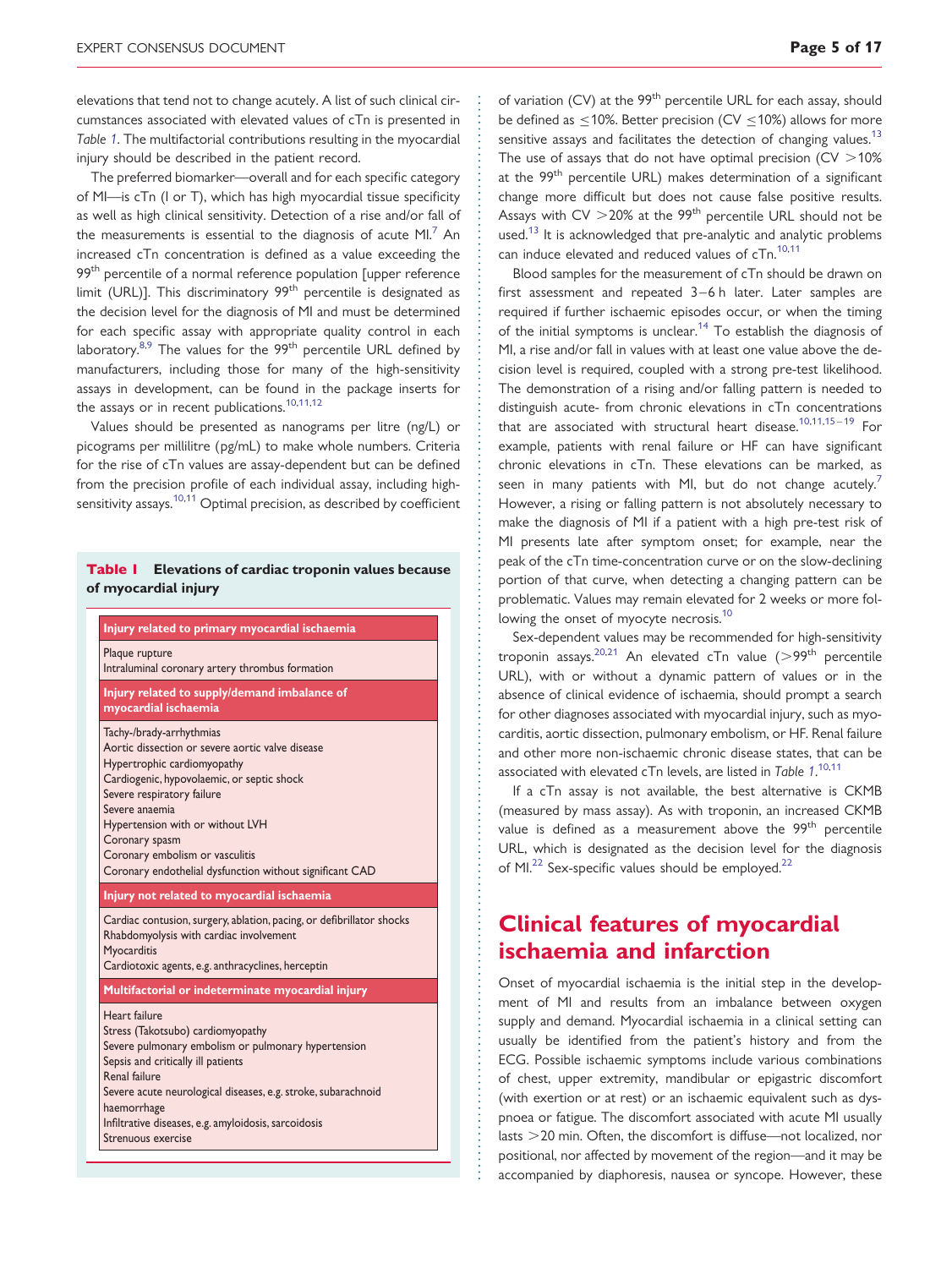symptoms are not specific for myocardial ischaemia. Accordingly, they may be misdiagnosed and attributed to gastrointestinal, neurological, pulmonary or musculoskeletal disorders. MI may occur with atypical symptoms—such as palpitations or cardiac arrest—or even without symptoms; for example in women, the elderly, diabetics, or post-operative and critically ill patients.<sup>[2](#page-13-0)</sup> Careful evaluation of these patients is advised, especially when there is a rising and/or falling pattern of cardiac biomarkers.

# Clinical classification of myocardial infarction

For the sake of immediate treatment strategies, such as reperfusion therapy, it is usual practice to designate MI in patients with chest discomfort, or other ischaemic symptoms that develop ST elevation in two contiguous leads (see ECG section), as an 'ST elevation MI' (STEMI). In contrast, patients without ST elevation at presentation are usually designated as having a 'non-ST elevation MI' (NSTEMI). Many patients with MI develop Q waves (Q wave MI), but others do not (non-Q MI). Patients without elevated biomarker values can be diagnosed as having unstable angina. In addition to these categories, MI is classified into various types, based on pathological, clinical and prognostic differences, along with different treatment strategies (Table 2).

#### Spontaneous myocardial infarction (MI type 1)

This is an event related to atherosclerotic plaque rupture, ulceration, fissuring, erosion, or dissection with resulting intraluminal thrombus in one or more of the coronary arteries, leading to decreased myocardial blood flow or distal platelet emboli with ensuing myocyte necrosis. The patient may have underlying severe CAD but, on occasion (5 to 20%), non-obstructive or no CAD may be found at angiography, particularly in women. $23 - 25$  $23 - 25$  $23 - 25$ 

#### Myocardial infarction secondary to an ischaemic imbalance (MI type 2)

In instances of myocardial injury with necrosis, where a condition other than CAD contributes to an imbalance between myocardial oxygen supply and/or demand, the term 'MI type 2' is employed (Figure [2](#page-6-0)). In critically ill patients, or in patients undergoing major (non-cardiac) surgery, elevated values of cardiac biomarkers may appear, due to the direct toxic effects of endogenous or exogenous high circulating catecholamine levels. Also coronary vasospasm and/or endothelial dysfunction have the potential to cause  $MI^{26-28}$  $MI^{26-28}$  $MI^{26-28}$  $MI^{26-28}$  $MI^{26-28}$ 

#### Table 2 Universal classification of myocardial infarction

#### **Type 1: Spontaneous myocardial infarction**

Spontaneous myocardial infarction related to atherosclerotic plaque rupture, ulceration, fissuring, erosion, or dissection with resulting intraluminal thrombus in one or more of the coronary arteries leading to decreased myocardial blood flow or distal platelet emboli with ensuing myocyte necrosis. The patient may have underlying severe CAD but on occasion non-obstructive or no CAD.

**Type 2: Myocardial infarction secondary to an ischaemic imbalance**

In instances of myocardial injury with necrosis where a condition other than CAD contributes to an imbalance between myocardial oxygen supply and/or demand, e.g. coronary endothelial dysfunction, coronary artery spasm, coronary embolism, tachy-/brady-arrhythmias, anaemia, respiratory failure, hypotension, and hypertension with or without LVH.

**Type 3: Myocardial infarction resulting in death when biomarker values are unavailable**

Cardiac death with symptoms suggestive of myocardial ischaemia and presumed new ischaemic ECG changes or new LBBB, but death occurring before blood samples could be obtained, before cardiac biomarker could rise, or in rare cases cardiac biomarkers were not collected.

**Type 4a: Myocardial infarction related to percutaneous coronary intervention (PCI)** 

Myocardial infarction associated with PCI is arbitrarily defined by elevation of cTn values >5 x 99<sup>th</sup> percentile URL in patients with normal baseline values ( $\leq$ 99<sup>th</sup> percentile URL) or a rise of cTn values >20% if the baseline values are elevated and are stable or falling. In addition,either (i) symptoms suggestive of myocardial ischaemia, or (ii) new ischaemic ECG changes or new LBBB, or (iii) angiographic loss of patency of a major coronary artery or a side branch or persistent slowor no-flow or embolization, or (iv) imaging demonstration of new loss of viable myocardium or new regional wall motion abnormality are required.

**Type 4b: Myocardial infarction related to stent thrombosis**

Myocardial infarction associated with stent thrombosis is detected by coronary angiography or autopsy in the setting of myocardial ischaemia and with a rise and/ or fall of cardiac biomarkers values with at least one value above the 99<sup>th</sup> percentile URL.

**Type 5: Myocardial infarction related to coronary artery bypass grafting (CABG)** 

Myocardial infarction associated with CABG is arbitrarily defined by elevation of cardiac biomarker values >10 x 99<sup>th</sup> percentile URL in patients with normal baseline cTn values (<99<sup>th</sup> percentile URL). In addition, either (i) new pathological Q waves or new LBBB, or (ii) angiographic documented new graft or new native coronary artery occlusion, or (iii) imaging evidence of new loss of viable myocardium or new regional wall motion abnormality.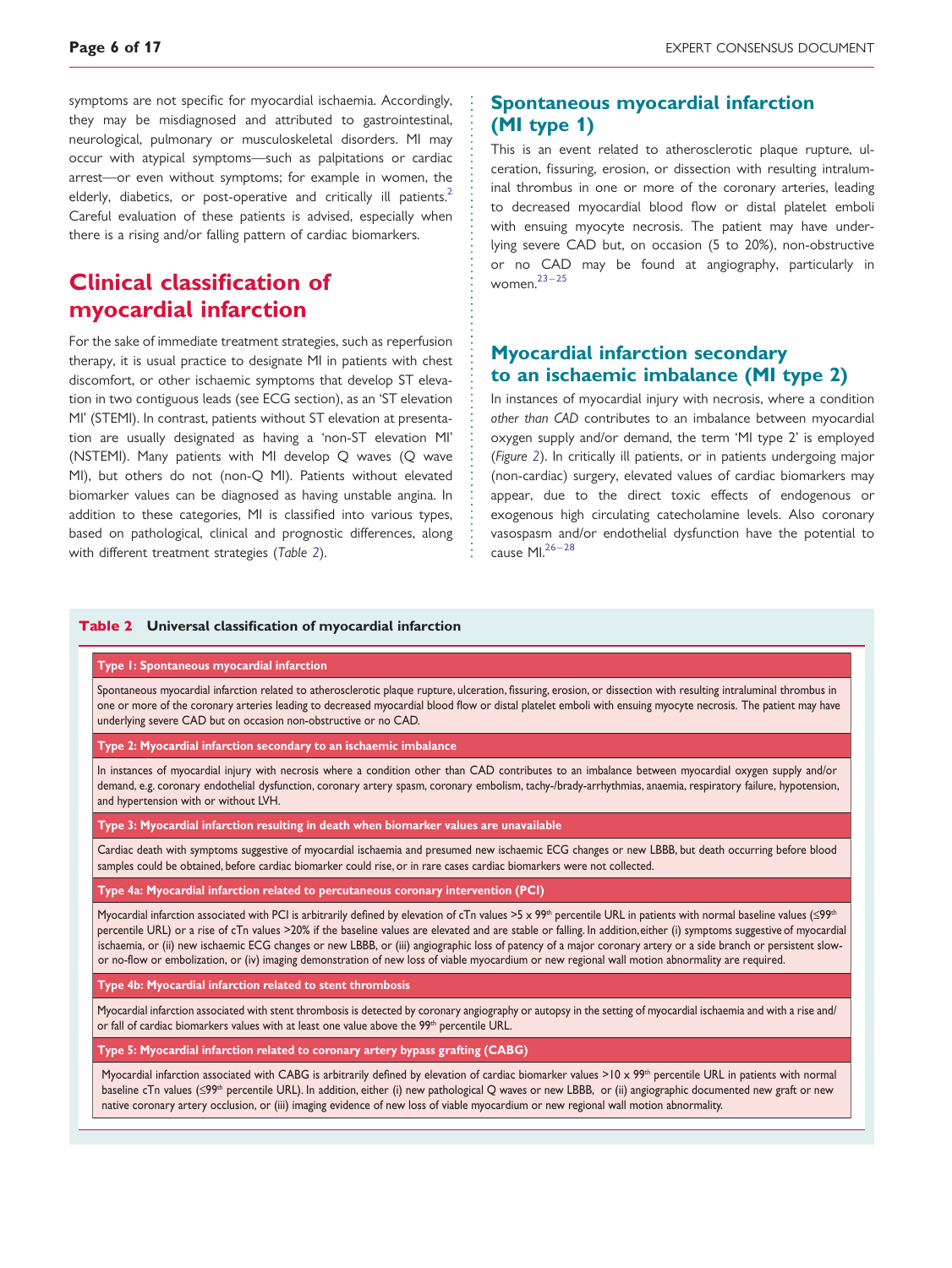<span id="page-6-0"></span>

Figure 2 Differentiation between myocardial infarction (MI) types 1 and 2 according to the condition of the coronary arteries.

#### Cardiac death due to myocardial infarction (MI type 3)

Patients who suffer cardiac death, with symptoms suggestive of myocardial ischaemia accompanied by presumed new ischaemic ECG changes or new LBBB—but without available biomarker values represent a challenging diagnostic group. These individuals may die before blood samples for biomarkers can be obtained, or before elevated cardiac biomarkers can be identified. If patients present with clinical features of myocardial ischaemia, or with presumed new ischaemic ECG changes, they should be classified as having had a fatal MI, even if cardiac biomarker evidence of MI is lacking.

#### Myocardial infarction associated with revascularization procedures (MI types 4 and 5)

Periprocedural myocardial injury or infarction may occur at some stages in the instrumentation of the heart that is required during mechanical revascularization procedures, either by PCI or by coronary artery bypass grafting (CABG). Elevated cTn values may be detected following these procedures, since various insults may occur that can lead to myocardial injury with necrosis.<sup>[29](#page-14-0)-[32](#page-14-0)</sup> It is likely that limitation of such injury is beneficial to the patient: however, a threshold for a worsening prognosis, related to an asymptomatic increase of cardiac biomarker values in the absence of procedural complications, is not well defined. $33-35$  $33-35$  $33-35$  Subcategories of PCI-related MI are connected to stent thrombosis and restenosis that may happen after the primary procedure.

# Electrocardiographic detection of myocardial infarction

The ECG is an integral part of the diagnostic work-up of patients with suspected MI and should be acquired and interpreted promptly (i.e. target within 10 min) after clinical presentation.<sup>[2](#page-13-0)</sup> Dynamic changes in the ECG waveforms during acute myocardial ischaemic episodes often require acquisition of multiple ECGs, particularly if the ECG at initial presentation is non-diagnostic. Serial recordings in symptomatic patients with an initial non-diagnostic ECG should be performed at 15-30 min intervals or, if available, continuous computer-assisted 12-lead ECG recording. Recurrence of symptoms after an asymptomatic interval are an indication for a repeat tracing and, in patients with evolving ECG abnormalities, a pre-discharge ECG should be acquired as a baseline for future comparison. Acute or evolving changes in the ST– T waveforms and Q waves, when present, potentially allow the clinician to time the event, to identify the infarct-related artery, to estimate the amount of myocardium at risk as well as prognosis, and to determine therapeutic strategy. More profound ST-segment shift or T wave inversion involving multiple leads/territories is associated with a greater degree of myocardial ischaemia and a worse prognosis. Other ECG signs associated with acute myocardial ischaemia include cardiac arrhythmias, intraventricular and atrioventricular conduction delays, and loss of precordial R wave amplitude. Coronary artery size and distribution of arterial segments, collateral vessels, location, extent and severity of coronary stenosis, and prior myocardial necrosis can all impact ECG manifestations of myocardial ischaemia.<sup>36</sup> Therefore the ECG at presentation should always be compared to prior ECG tracings, when available. The ECG by itself is often insufficient to diagnose acute myocardial ischaemia or infarction, since ST deviation may be observed in other conditions, such as acute pericarditis, left ventricular hypertrophy (LVH), left bundle branch block (LBBB), Brugada syndrome, stress cardiomy-opathy, and early repolarization patterns.<sup>[37](#page-14-0)</sup> Prolonged new ST-segment elevation (e.g.  $>$  20 min), particularly when associated with reciprocal ST-segment depression, usually reflects acute coronary occlusion and results in myocardial injury with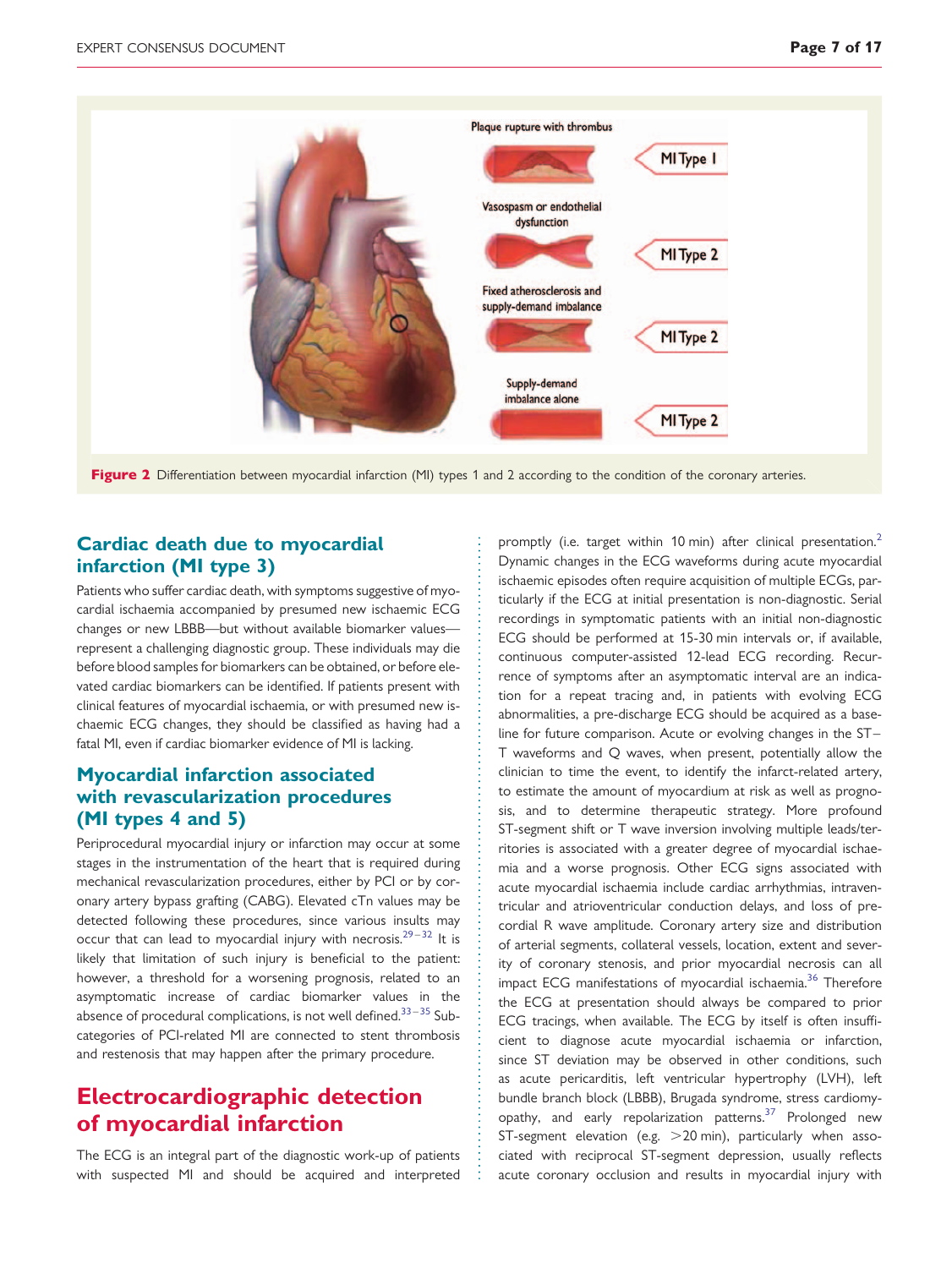#### Table 3 ECG manifestations of acute myocardial ischaemia (in absence of LVH and LBBB)

#### **ST elevation**

New ST elevation at the J point in two contiguous leads with the cut-points:  $\geq 0.1$  mV in all leads other than leads  $V_2 - V_3$  where the following cut points apply:≥0.2 mV in men ≥40 years;≥0.25 mV in men <40 years, or ≥0.15 mV in women.

**ST depression and T wave changes**

New horizontal or down-sloping ST depression ≥0.05 mV in two contiguous leads and/or T inversion ≥0.1 mV in two contiguous leads with prominent R wave or R/S ratio >1.

necrosis. As in cardiomyopathy, Q waves may also occur due to myocardial fibrosis in the absence of CAD.

ECG abnormalities of myocardial ischaemia or infarction may be inscribed in the PR segment, the QRS complex, the ST-segment or the T wave. The earliest manifestations of myocardial ischaemia are typically T wave and ST-segment changes. Increased hyperacute T wave amplitude, with prominent symmetrical T waves in at least two contiguous leads, is an early sign that may precede the elevation of the ST-segment. Transient Q waves may be observed during an episode of acute ischaemia or (rarely) during acute MI with successful reperfusion. Table 3 lists ST–T wave criteria for the diagnosis of acute myocardial ischaemia that may or may not lead to MI. The J point is used to determine the magnitude of the ST-segment shift. New, or presumed new, J point elevation  $\geq$ 0.1mV is required in all leads other than V<sub>2</sub> and V<sub>3.</sub> In healthy men under age 40, J-point elevation can be as much as 0.25 mV in leads  $V_2$  or  $V_3$ , but it decreases with increasing age. Sex differences require different cut-points for women, since J point elevation in healthy women in leads  $V_2$  and  $V_3$  is less than in men.<sup>[38](#page-14-0)</sup> 'Contiguous leads' refers to lead groups such as anterior leads  $(V_1 - V_6)$ , inferior leads (II, III, aVF) or lateral/apical leads (I, aVL). Supplemental leads such as  $V_3R$  and  $V_4R$  reflect the free wall of the right ventricle and  $V_{7}$ - $V_{9}$  the infero-basal wall.

The criteria in Table 3 require that the ST shift be present in two or more contiguous leads. For example,  $\geq$  0.2 mV of ST elevation in lead  $V_2$  and  $\geq$  0.1 mV in lead  $V_1$  would meet the criteria of two abnormal contiguous leads in a man  $>40$  years old. However,  $\geq$ 0.1mV and <0.2mV of ST elevation, seen only in leads V<sub>2</sub>-V<sub>3</sub> in men (or  $<$  0.15mV in women), may represent a normal finding. It should be noted that, occasionally, acute myocardial ischaemia may create sufficient ST-segment shift to meet the criteria in one lead but have slightly less than the required ST shift in a contiguous lead. Lesser degrees of ST displacement or T wave inversion do not exclude acute myocardial ischaemia or evolving MI, since a single static recording may miss the more dynamic ECG changes that might be detected with serial recordings. ST elevation or diagnostic Q waves in contiguous lead groups are more specific than ST depression in localizing the site of myocardial ischaemia or necrosis.[39](#page-14-0),[40](#page-14-0) Supplemental leads, as well as serial ECG recordings, should always be considered in patients that present with ischaemic chest pain and a non-diagnostic initial ECG. $41,42$  $41,42$ 

Electrocardiographic evidence of myocardial ischaemia in the distribution of a left circumflex artery is often overlooked and is best captured using posterior leads at the fifth intercostal space ( $V_7$  at the left posterior axillary line,  $V_8$  at the left mid-scapular line, and V<sub>9</sub> at the left paraspinal border). Recording of these leads is strongly recommended in patients with high clinical suspicion for acute circumflex occlusion (for example, initial ECG nondiagnostic, or ST-segment depression in leads  $V_{1-3}$ , <sup>[41](#page-14-0)</sup> A cut-point of 0.05 mV ST elevation is recommended in leads  $V_7 - V_9$ ; specificity is increased at a cut-point  $> 0.1$  mV ST elevation and this cutpoint should be used in men  $<$  40 years old. ST depression in leads  $V_1 - V_3$  may be suggestive of infero-basal myocardial ischaemia (posterior infarction), especially when the terminal T wave is posi-tive (ST elevation equivalent), however this is non-specific.<sup>[41](#page-14-0)-[43](#page-15-0)</sup> In patients with inferior and suspected right ventricular infarction, right pre-cordial leads  $V_3R$  and  $V_4R$  should be recorded, since ST elevation  $\geq$  0.05 mV ( $\geq$  0.1 mV in men < 30 years old) provides supportive criteria for the diagnosis. $42$ 

During an episode of acute chest discomfort, pseudonormalization of previously inverted T waves may indicate acute myocardial ischaemia. Pulmonary embolism, intracranial processes, electrolyte abnormalities, hypothermia, or peri-/myocarditis may also result in ST–T abnormalities and should be considered in the differential diagnosis. The diagnosis of MI is more difficult in the presence of LBBB.<sup>[44,45](#page-15-0)</sup> However, concordant ST-segment elevation or a previous ECG may be helpful to determine the presence of acute MI in this setting. In patients with right bundle branch block (RBBB), ST–T abnormalities in leads  $V_1 - V_3$  are common, making it difficult to assess the presence of ischaemia in these leads: however, when new ST elevation or Q waves are found, myocardial ischaemia or infarction should be considered.

### Prior myocardial infarction

As shown in Table 4, Q waves or QS complexes in the absence of QRS confounders are pathognomonic of a prior MI in patients with ischaemic heart disease, regardless of symptoms.<sup>[46,47](#page-15-0)</sup> The specificity of the ECG diagnosis for MI is greatest when Q waves occur in several leads or lead groupings. When the Q waves are associated with ST deviations or T wave changes in the same leads, the likelihood of MI is increased; for example, minor Q

#### Table 4 ECG changes associated with prior myocardial infarction

Any Q wave in leads  $\vee_{_2} \!-\! \vee_{_3} \geq$  0.02 sec or QS complex in leads  $\vee_{_2}$  and  $\vee_{_3}$ .

Q wave ≥0.03 sec and ≥0.1 mV deep or QS complex in leads I, II, aVL, aVF or  $\vee_{\mathbf{4}}\mathsf{-V}_{\mathbf{6}}$  in any two leads of a contiguous lead grouping (l, aVL;  $V_1 - V_6$ ; ll, lll, aVF).<sup>3</sup>

R wave ≥0.04 sec in  $V_1$ - $V_2$  and R/S ≥1 with a concordant positive T wave in absence of conduction defect.

<sup>a</sup>The same criteria are used for supplemental leads  $V_7 - V_9$ .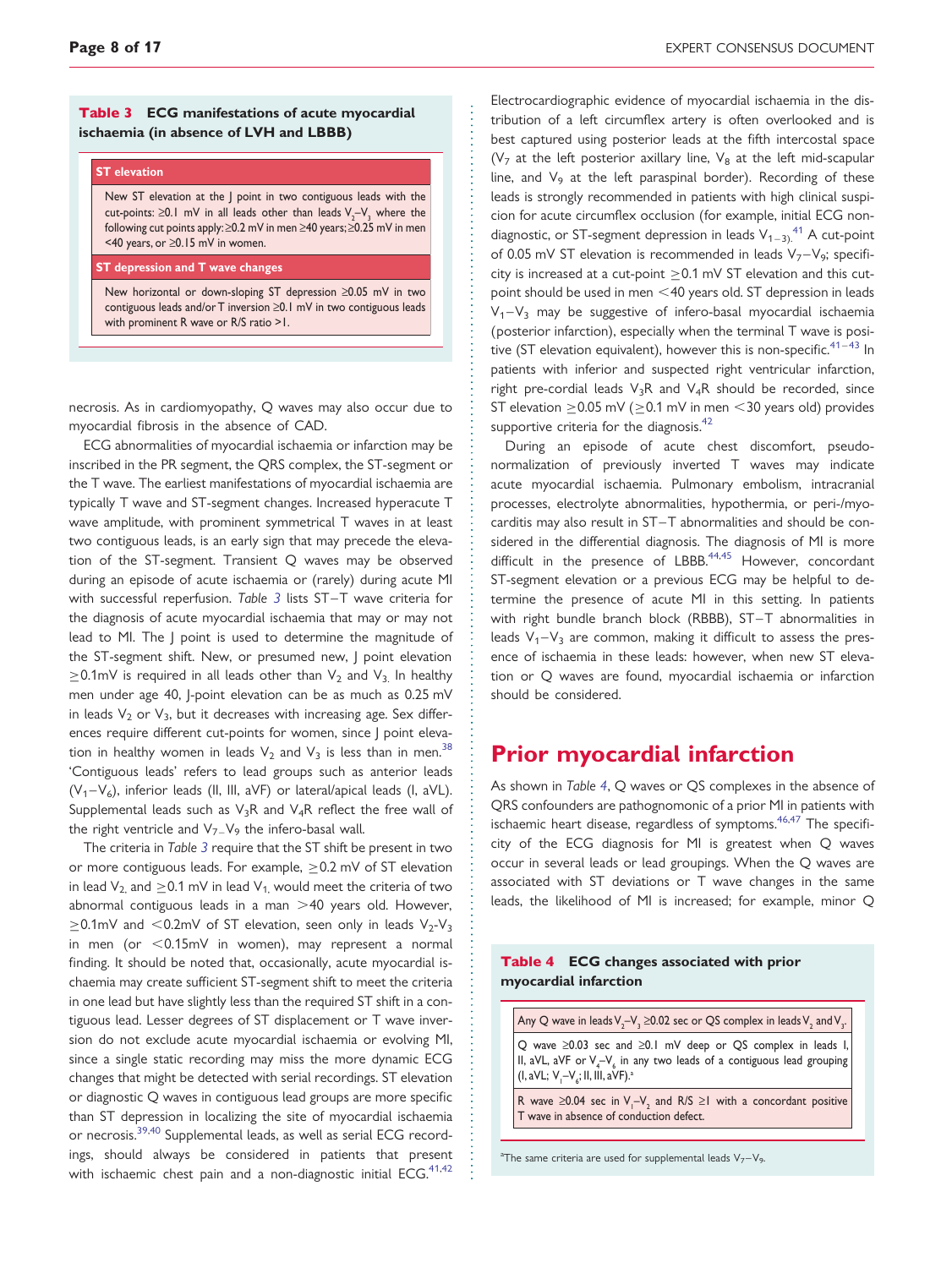waves  $\geq$  0.02 sec and < 0.03 sec that are  $\geq$  0.1 mV deep are suggestive of prior MI if accompanied by inverted T waves in the same lead group. Other validated MI coding algorithms, such as the Minnesota Code and WHO MONICA, have been used in epidemiological studies and clinical trials.<sup>[3](#page-14-0)</sup>

### Silent myocardial infarction

Asymptomatic patients who develop new pathologic Q wave criteria for MI detected during routine ECG follow-up, or reveal evidence of MI by cardiac imaging, that cannot be directly attributed to a coronary revascularization procedure, should be termed 'silent MI'.[48](#page-15-0)-[51](#page-15-0) In studies, silent Q wave MI accounted for  $9-$ 37% of all non-fatal MI events and were associated with a signifi-cantly increased mortality risk.<sup>48,[49](#page-15-0)</sup> Improper lead placement or QRS confounders may result in what appear to be new Q waves or QS complexes, as compared to a prior tracing. Thus, the diagnosis of a new silent Q wave MI should be confirmed by a repeat ECG with correct lead placement, or by an imaging study, and by focussed questioning about potential interim ischaemic symptoms.

# Conditions that confound the ECG diagnosis of myocardial infarction

A QS complex in lead  $V_1$  is normal. A Q wave <0.03 sec and  $<$  25% of the R wave amplitude in lead III is normal if the frontal QRS axis is between -30 $^{\circ}$  and 0 $^{\circ}$ . A Q wave may also be normal in aVL if the frontal QRS axis is between  $60^{\circ}$  and  $90^{\circ}$ . Septal Q waves are small, non-pathological  $Q$  waves  $< 0.03$  sec and  $\leq$  25% of the R-wave amplitude in leads I, aVL, aVF, and V<sub>4</sub>-V<sub>6</sub>. Pre-excitation, obstructive, dilated or stress cardiomyopathy, cardiac amyloidosis, LBBB, left anterior hemiblock, LVH, right

#### Table 5 Common ECG pitfalls in diagnosing myocardial infarction

| <b>False positives</b>                                 |
|--------------------------------------------------------|
| • Early repolarization                                 |
| $\cdot$ LBBB                                           |
| • Pre-excitation                                       |
| ·   point elevation syndromes, e.g. Brugada syndrome   |
| • Peri-/myocarditis                                    |
| • Pulmonary embolism                                   |
| · Subarachnoid haemorrhage                             |
| · Metabolic disturbances such as hyperkalaemia         |
| • Cardiomyopathy                                       |
| • Lead transposition                                   |
| • Cholecystitis                                        |
| • Persistent juvenile pattern                          |
| • Malposition of precordial ECG electrodes             |
| • Tricyclic antidepressants or phenothiazines          |
| <b>False negatives</b>                                 |
| • Prior MI with Q-waves and/or persistent ST elevation |
| • Right ventricular pacing                             |
| <b>I BBB</b>                                           |

ventricular hypertrophy, myocarditis, acute cor pulmonale, or hyperkalaemia may be associated with Q waves or QS complexes in the absence of MI. ECG abnormalities that mimic myocardial ischaemia or MI are presented in Table 5.

### Imaging techniques

Non-invasive imaging plays many roles in patients with known or suspected MI, but this section concerns only its role in the diagnosis and characterisation of MI. The underlying rationale is that regional myocardial hypoperfusion and ischaemia lead to a cascade of events, including myocardial dysfunction, cell death and healing by fibrosis. Important imaging parameters are therefore perfusion, myocyte viability, myocardial thickness, thickening and motion, and the effects of fibrosis on the kinetics of paramagnetic or radioopaque contrast agents.

Commonly used imaging techniques in acute and chronic infarction are echocardiography, radionuclide ventriculography, myocardial perfusion scintigraphy (MPS) using single photon emission computed tomography (SPECT), and magnetic resonance imaging (MRI). Positron emission tomography (PET) and X-ray computed tomography (CT) are less common. $52$  There is considerable overlap in their capabilities and each of the techniques can, to a greater or lesser extent, assess myocardial viability, perfusion, and function. Only the radionuclide techniques provide a direct assessment of myocyte viability, because of the inherent properties of the tracers used. Other techniques provide indirect assessments of myocardial viability, such as contractile response to dobutamine by echocardiography or myocardial fibrosis by MR.

#### Echocardiography

The strength of echocardiography is the assessment of cardiac structure and function, in particular myocardial thickness, thickening and motion. Echocardiographic contrast agents can improve visualisation of the endocardial border and can be used to assess myocardial perfusion and microvascular obstruction. Tissue Doppler and strain imaging permit quantification of global and regional function.[53](#page-15-0) Intravascular echocardiographic contrast agents have been developed that target specific molecular processes, but these techniques have not yet been applied in the setting of ML $^{54}$  $^{54}$  $^{54}$ 

#### Radionuclide imaging

Several radionuclide tracers allow viable myocytes to be imaged directly, including the SPECT tracers thallium-201, technetium-99m MIBI and tetrofosmin, and the PET tracers F-2-fluorodeoxyglucose (FDG) and rubidium-82.<sup>18[,52](#page-15-0)</sup> The strength of the SPECT techniques is that these are the only commonly available direct methods of assessing viability, although the relatively low resolution of the images leaves them at a disadvantage for detecting small areas of MI. The common SPECT radiopharmaceuticals are also tracers of myocardial perfusion and the techniques thereby readily detect areas of MI and inducible perfusion abnormalities. ECG-gated imaging provides a reliable assessment of myocardial motion, thickening and global function. Evolving radionuclide techniques that are relevant to the assessment of MI include imaging of sympathetic innervation using iodine-123-labelled meta-iodo-benzylguanidine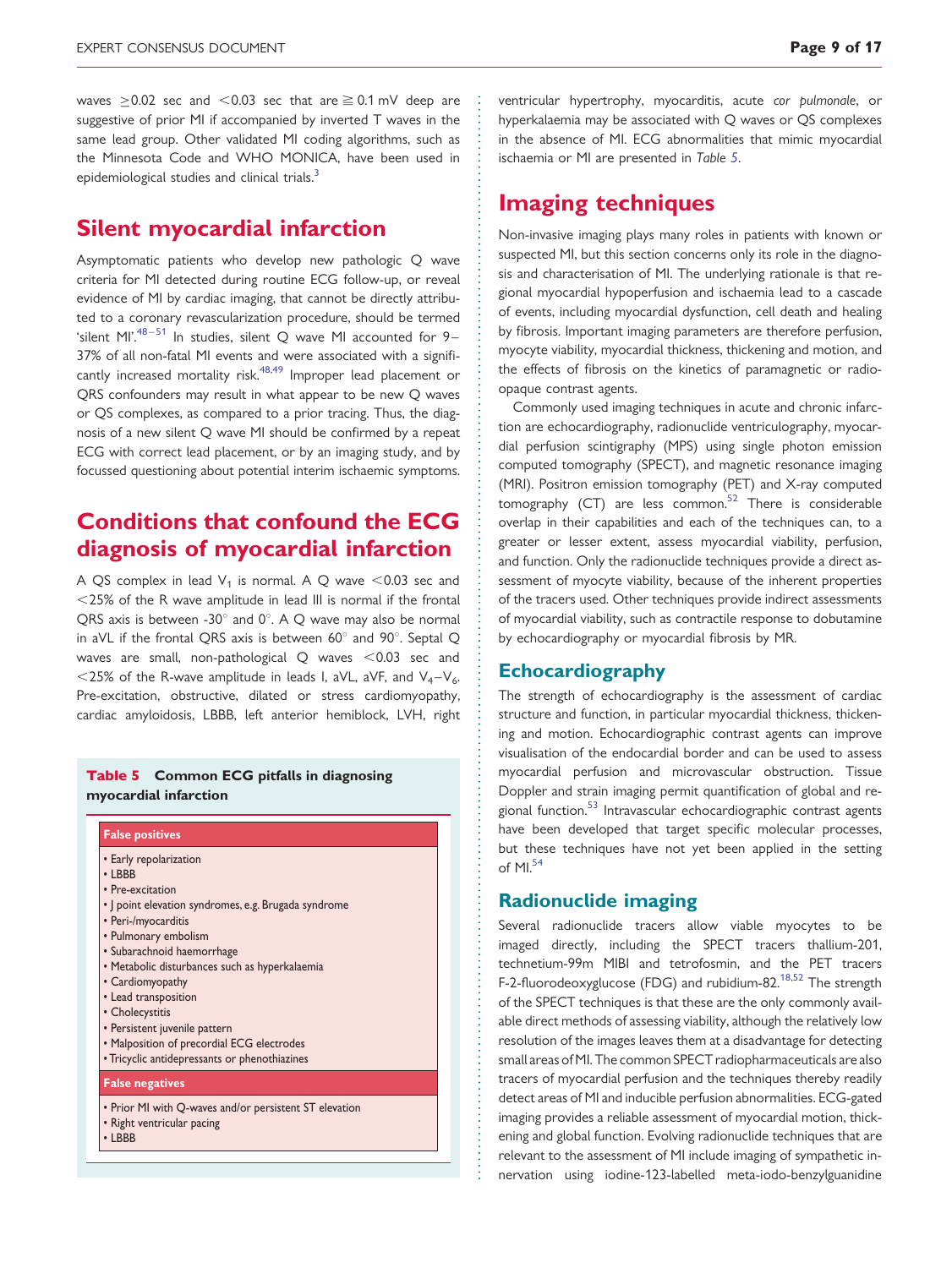$(mIBG)$ ,  $55$  imaging of matrix metalloproteinase activation in ventricu- $\text{lar}$  remodelling,  $56,57$  $56,57$  $56,57$  and refined assessment of myocardial metabolism.[58](#page-15-0)

#### Magnetic resonance imaging

The high tissue contrast of cardiovascular MRI provides an accurate assessment of myocardial function and it has similar capability to echocardiography in suspected acute MI. Paramagnetic contrast agents can be used to assess myocardial perfusion and the increase in extracellular space that is associated with the fibrosis of prior MI. These techniques have been used in the setting of acute MI, 59,60 and imaging of myocardial fibrosis by delayed contrast enhancement is able to detect even small areas of subendocardial MI. It is also of value in detecting myocardial disease states that can mimic MI, such as myocarditis.<sup>[61](#page-15-0)</sup>.

#### Computed tomography

Infarcted myocardium is initially visible as a focal area of decreased left ventricle (LV) enhancement, but later imaging shows hyperenhancement, as with late gadolinium imaging by MRI. $^{62}$  $^{62}$  $^{62}$  This finding is clinically relevant because contrast-enhanced CT may be performed for suspected pulmonary embolism and aortic dissection—conditions with clinical features that overlap with those of acute MI—but the technique is not used routinely. Similarly, CT assessment of myocardial perfusion is technically feasible but not yet fully validated.

#### Applying imaging in acute myocardial infarction

Imaging techniques can be useful in the diagnosis of acute MI because of their ability to detect wall motion abnormalities or loss of viable myocardium in the presence of elevated cardiac biomarker values. If, for some reason, biomarkers have not been measured or may have normalized, demonstration of new loss of myocardial viability in the absence of non-ischaemic causes meets the criteria for MI. Normal function and viability have a very high negative predictive value and practically exclude acute MI.<sup>[63](#page-15-0)</sup> Thus, imaging techniques are useful for early triage and discharge of patients with suspected MI. However, if biomarkers have been measured at appropriate times and are normal, this excludes an acute MI and takes precedence over the imaging criteria.

Abnormal regional myocardial motion and thickening may be caused by acute MI or by one or more of several other conditions, including prior MI, acute ischaemia, stunning or hibernation. Nonischaemic conditions, such as cardiomyopathy and inflammatory or infiltrative diseases, can also lead to regional loss of viable myocardium or functional abnormality. Therefore, the positive predictive value of imaging for acute MI is not high unless these conditions can be excluded, and unless a new abnormality is detected or can be presumed to have arisen in the setting of other features of acute MI.

Echocardiography provides an assessment of many nonischaemic causes of acute chest pain, such as peri-myocarditis, valvular heart disease, cardiomyopathy, pulmonary embolism or aortic dissection. $53$  It is the imaging technique of choice for detecting complications of acute MI, including myocardial free wall

rupture, acute ventricular septal defect, and mitral regurgitation secondary to papillary muscle rupture or ischaemia.

Radionuclide imaging can be used to assess the amount of myo-cardium that is salvaged by acute revascularization.<sup>[64](#page-15-0)</sup> Tracer is injected at the time of presentation, with imaging deferred until after revascularization, providing a measure of myocardium at risk. Before discharge, a second resting injection provides a measure of final infarct size, and the difference between the two corresponds to the myocardium that has been salvaged.

#### Applying imaging in late presentation of myocardial infarction

In case of late presentation after suspected MI, the presence of regional wall motion abnormality, thinning or scar in the absence of non-ischaemic causes, provides evidence of past MI. The high resolution and specificity of late gadolinium enhancement MRI for the detection of myocardial fibrosis has made this a very valuable technique. In particular, the ability to distinguish between subendocardial and other patterns of fibrosis provides a differentiation between ischaemic heart disease and other myocardial abnormalities. Imaging techniques are also useful for risk stratification after a definitive diagnosis of MI. The detection of residual or remote ischaemia and/or ventricular dysfunction provides powerful indicators of later outcome.

### Diagnostic criteria for myocardial infarction with PCI (MI type 4)

Balloon inflation during PCI often causes transient ischaemia, whether or not it is accompanied by chest pain or ST–T changes. Myocardial injury with necrosis may result from recognizable periprocedural events—alone or in combination—such as coronary dissection, occlusion of a major coronary artery or a side-branch, disruption of collateral flow, slow flow or no-reflow, distal embolization, and microvascular plugging. Embolization of intracoronary thrombus or atherosclerotic particulate debris may not be preventable, despite current anticoagulant and antiplatelet adjunctive therapy, aspiration or protection devices. Such events induce inflammation of the myocardium surrounding islets of myocardial necro-sis.<sup>[65](#page-15-0)</sup> New areas of myocardial necrosis have been demonstrated by MRI following PCI.<sup>66</sup>

The occurrence of procedure-related myocardial cell injury with necrosis can be detected by measurement of cardiac biomarkers before the procedure, repeated 3-6 h later and, optionally, further re-measurement 12 h thereafter. Increasing levels can only be interpreted as procedure-related myocardial injury if the pre-procedural cTn value is normal  $(< 99<sup>th</sup>$  percentile URL) or if levels are stable or falling.  $67,68$  $67,68$  $67,68$  In patients with normal preprocedural values, elevation of cardiac biomarker values above the 99<sup>th</sup> percentile URL following PCI are indicative of procedure-related myocardial injury. In earlier studies, increased values of post-procedural cardiac biomarkers, especially CKMB, were associated with impaired outcome.<sup>[69,70](#page-15-0)</sup> However, when cTn concentrations are normal before PCI and become abnormal after the procedure, the threshold above the  $99<sup>th</sup>$  percentile URL—whereby an adverse prognosis is evident—is not well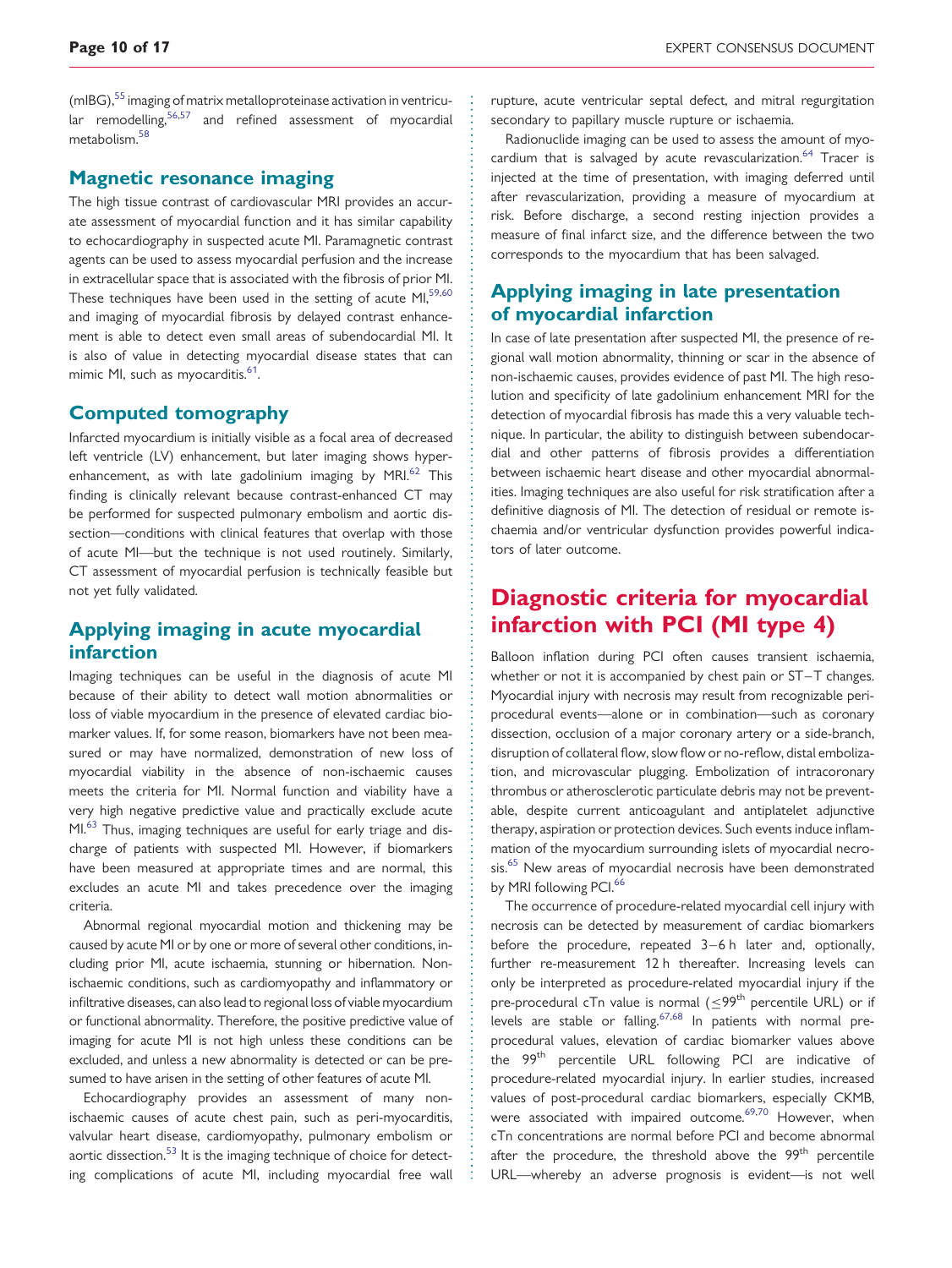defined $71$  and it is debatable whether such a threshold even exists.<sup>[72](#page-15-0)</sup> If a single baseline cTn value is elevated, it is impossible to determine whether further increases are due to the procedure or to the initial process causing the elevation. In this situation, it appears that the prognosis is largely determined by the preprocedural cTn level.[71](#page-15-0) These relationships will probably become even more complex for the new high-sensitivity troponin assays.<sup>[70](#page-15-0)</sup>

In patients undergoing PCI with normal  $(\leq 99^{th}$  percentile URL) baseline cTn concentrations, elevations of cTn  $>5 \times 99^{th}$  percentile URL occurring within 48 h of the procedure—plus either (i) evidence of prolonged ischaemia ( $\geq$ 20 min) as demonstrated by prolonged chest pain, or (ii) ischaemic ST changes or new pathological Q waves, or (iii) angiographic evidence of a flow limiting complication, such as of loss of patency of a side branch, persistent slow-flow or no-reflow, embolization, or (iv) imaging evidence of new loss of viable myocardium or new regional wall motion abnormality—is defined as PCI-related MI (type 4a). This threshold of cTn values  $>5 \times 99$ <sup>th</sup> percentile URL is arbitrarily chosen, based on clinical judgement and societal implications of the label of peri-procedural MI. When a cTn value is  $\leq 5 \times 99^{th}$  percentile URL after PCI and the cTn value was normal before the PCI—or when the cTn value is  $>5 \times 99^{th}$  percentile URL in the absence of ischaemic, angiographic or imaging findings—the term 'myocardial injury' should be used.

If the baseline cTn values are elevated and are stable or falling, then a rise of  $>$ 20% is required for the diagnosis of a type 4a MI, as with reinfarction. Recent data suggest that, when PCI is delayed after MI until biomarker concentrations are falling or have normalized, and elevation of cardiac biomarker values then reoccurs, this may have some long-term significance. However, additional data are needed to confirm this finding.<sup>73</sup>

A subcategory of PCI-related MI is stent thrombosis, as documented by angiography and/or at autopsy and a rise and/or fall of cTn values  $>99^{th}$  percentile URL (identified as MI type 4b). In order to stratify the occurrence of stent thrombosis in relation to the timing of the PCI procedure, the Academic Research Consortium recommends temporal categories of 'early' (0 to 30 days), 'late' (31 days to 1 year), and 'very late' ( $>$ 1 year) to distinguish likely differences in the contribution of the various pathophysio-logical processes during each of these intervals.<sup>[74](#page-15-0)</sup> Occasionally, MI occurs in the clinical setting of what appears to be a stent thrombosis: however, at angiography, restenosis is observed without evidence of thrombus (see section on clinical trials).

# Diagnostic criteria for myocardial infarction with CABG (MI type 5)

During CABG, numerous factors can lead to periprocedural myocardial injury with necrosis. These include direct myocardial trauma from (i) suture placement or manipulation of the heart, (ii) coronary dissection, (iii) global or regional ischaemia related to inadequate intra-operative cardiac protection, (iv) microvascular events related to reperfusion, (v) myocardial injury induced by oxygen free radical generation, or (vi) failure to reperfuse areas of the myocar-dium that are not subtended by graftable vessels.<sup>[75](#page-15-0)-[77](#page-15-0)</sup> MRI studies suggest that most necrosis in this setting is not focal but diffuse and localized in the subendocardium.<sup>[78](#page-15-0)</sup>

In patients with normal values before surgery, any increase of cardiac biomarker values after CABG indicates myocardial necrosis, implying that an increasing magnitude of biomarker concentrations is likely to be related to an impaired outcome. This has been demonstrated in clinical studies employing CKMB, where elevations 5, 10 and 20 times the URL after CABG were associated with worsened prognosis; similarly, impaired outcome has been reported when cTn values were elevated to the highest quartile or quintile of the measurements. $79-83$  $79-83$  $79-83$ 

Unlike prognosis, scant literature exists concerning the use of biomarkers for defining an MI related to a primary vascular event in a graft or native vessel in the setting of CABG. In addition, when the baseline cTn value is elevated ( $>99<sup>th</sup>$  percentile URL), higher levels of biomarker values are seen post-CABG. Therefore, biomarkers cannot stand alone in diagnosing MI in this setting. In view of the adverse impact on survival observed in patients with significant elevation of biomarker concentrations, this Task Force suggests, by arbitrary convention, that cTn values  $>$  10 x 99<sup>th</sup> percentile URL during the first 48 h following CABG, occurring from a normal baseline cTn value ( $\leq$ 99<sup>th</sup> percentile URL). In addition, either (i) new pathological Q waves or new LBBB, or (ii) angiographically documented new graft or new native coronary artery occlusion, or (iii) imaging evidence of new loss of viable myocardium or new regional wall motion abnormality, should be considered as diagnostic of a CABG-related MI (type 5). Cardiac biomarker release is considerably higher after valve replacement with CABG than with bypass surgery alone, and with on-pump CABG compared to off-pump CABG.<sup>[84](#page-16-0)</sup> The threshold described above is more robust for isolated on-pump CABG. As for PCI, the existing principles from the universal definition of MI should be applied for the definition of  $MI > 48$  h after surgery.

# Assessment of MI in patients undergoing other cardiac procedures

New ST–T abnormalities are common in patients who undergo cardiac surgery. When new pathological Q waves appear in different territories than those identified before surgery, MI (types 1 or 2) should be considered, particularly if associated with elevated cardiac biomarker values, new wall motion abnormalities or haemodynamic instability.

Novel procedures such as transcatheter aortic valve implantation (TAVI) or mitral clip may cause myocardial injury with necrosis, both by direct trauma to the myocardium and by creating regional ischaemia from coronary obstruction or embolization. It is likely that, similarly to CABG, the more marked the elevation of the biomarker values, the worse the prognosis—but data on that are not available.

Modified criteria have been proposed for the diagnosis of periprocedural MI  $\leq$ 72 h after aortic valve implantation.<sup>[85](#page-16-0)</sup> However, given that there is too little evidence, it appears reasonable to apply the same criteria for procedure-related MI as stated above for CABG.

Ablation of arrhythmias involves controlled myocardial injury with necrosis, by application of warming or cooling of the tissue.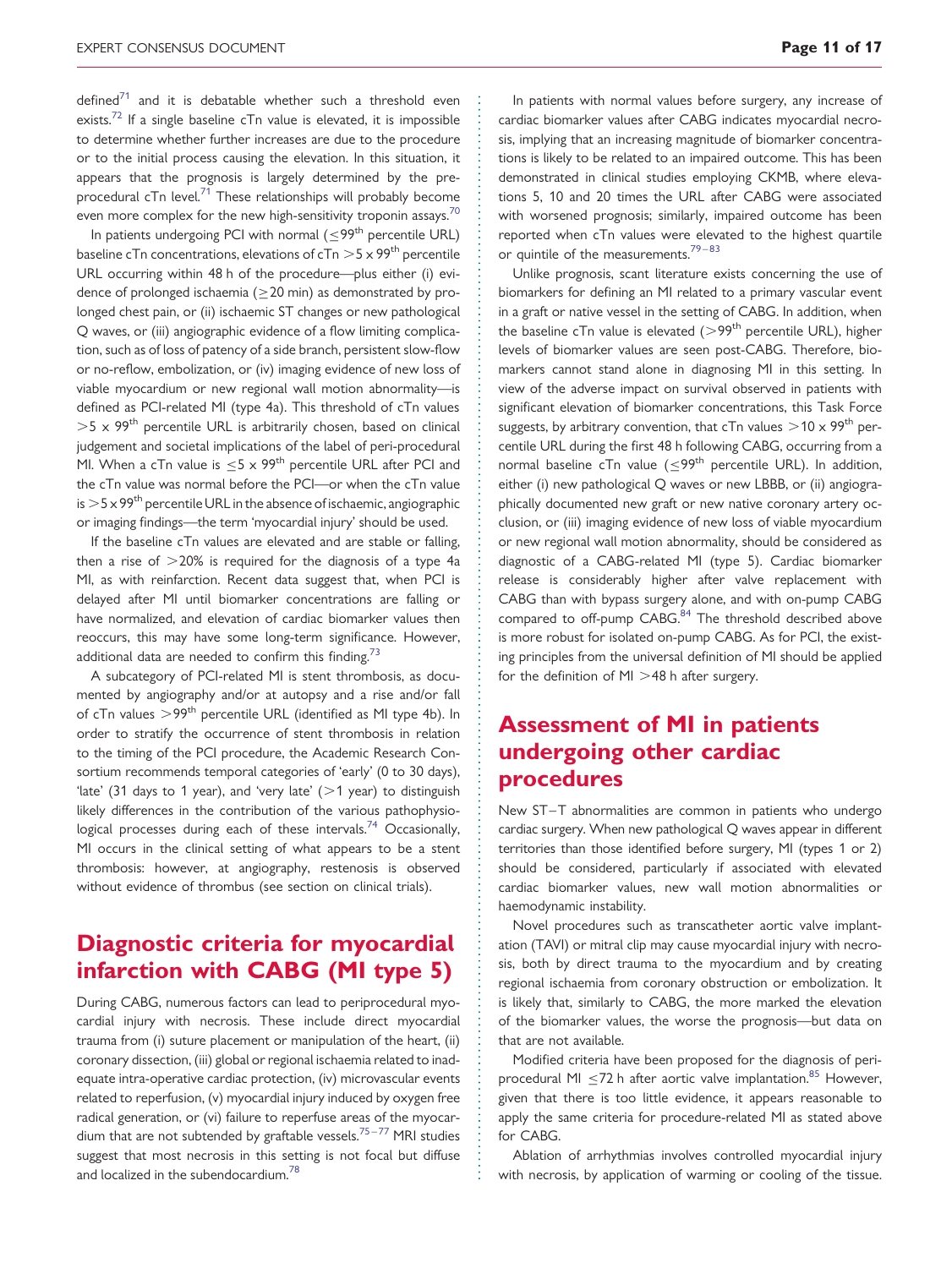The extent of the injury with necrosis can be assessed by cTn measurement: however, an elevation of cTn values in this context should not be labelled as MI.

# Myocardial infarction associated with non-cardiac procedures

Perioperative MI is the most common major perioperative vascular complication in major non-cardiac surgery, and is associated with a poor prognosis.<sup>[86](#page-16-0),[87](#page-16-0)</sup> Most patients who have a perioperative MI will not experience ischaemic symptoms. Nevertheless, asymptomatic perioperative MI is as strongly associated with 30-day mortality, as is symptomatic  $MI^{86}$  $MI^{86}$  $MI^{86}$  Routine monitoring of cardiac biomarkers in high-risk patients, both prior to and 48–72 h after major surgery, is therefore recommended. Measurement of highsensitivity cTn in post-operative samples reveals that 45% of patients have levels above the 99<sup>th</sup> percentile URL and 22% have an elevation and a rising pattern of values indicative of evolving myocardial necrosis.<sup>88</sup> Studies of patients undergoing major noncardiac surgery strongly support the idea that many of the infarctions diagnosed in this context are caused by a prolonged imbalance between myocardial oxygen supply and demand, against a background of CAD.<sup>89,90</sup> Together with a rise and/or fall of cTn values, this indicates MI type 2. However, one pathological study of fatal perioperative MI patients showed plaque rupture and platelet aggregation, leading to thrombus formation, in approximately half of such events; $91$  that is to say, MI type 1. Given the differences that probably exist in the therapeutic approaches to each, close clinical scrutiny and judgement is needed.

# Myocardial infarction in the intensive care unit

Elevations of cTn values are common in patients in the intensive care unit and are associated with adverse prognosis, regardless of the underlying disease state.<sup>92,93</sup> Some elevations may reflect MI type 2 due to underlying CAD and increased myocardial oxygen demand.<sup>94</sup> Other patients may have elevated values of cardiac biomarkers, due to myocardial injury with necrosis induced by catecholamine or direct toxic effect from circulating toxins. Moreover, in some patients, MI type 1 may occur. It is often a challenge for the clinician, caring for a critically ill patient with severe single organ or multi-organ pathology, to decide on a plan of action when the patient has elevated cTn values. If and when the patient recovers from the critical illness, clinical judgement should be employed to decide whether—and to what extent—further evaluation for CAD or structural heart disease is indicated.<sup>[95](#page-16-0)</sup>

#### Recurrent myocardial infarction

'Incident MI' is defined as the individual's first MI. When features of MI occur in the first 28 days after an incident event, this is not counted as a new event for epidemiological purposes. If characteristics of MI occur after 28 days following an incident MI, it is considered to be a recurrent  $MI<sup>3</sup>$  $MI<sup>3</sup>$  $MI<sup>3</sup>$ 

#### Reinfarction

The term 'reinfarction' is used for an acute MI that occurs within 28 days of an incident- or recurrent  $MI<sup>3</sup>$  $MI<sup>3</sup>$  $MI<sup>3</sup>$  The ECG diagnosis of suspected reinfarction following the initial MI may be confounded by the initial evolutionary ECG changes. Reinfarction should be considered when ST elevation  $\geq$  0.1 mV recurs, or new pathognomonic Q waves appear, in at least two contiguous leads, particularly when associated with ischaemic symptoms for 20 min or longer. Re-elevation of the ST-segment can, however, also be seen in threatened myocardial rupture and should lead to additional diagnostic workup. ST depression or LBBB alone are non-specific findings and should not be used to diagnose reinfarction.

In patients in whom reinfarction is suspected from clinical signs or symptoms following the initial MI, an immediate measurement of cTn is recommended. A second sample should be obtained 3–6 h later. If the cTn concentration is elevated, but stable or decreasing at the time of suspected reinfarction, the diagnosis of reinfarction requires a 20% or greater increase of the cTn value in the second sample. If the initial cTn concentration is normal, the criteria for new acute MI apply.

# Myocardial injury or infarction associated with heart failure

Depending on the assay used, detectable-to-clearly elevated cTn values, indicative of myocardial injury with necrosis, may be seen in patients with HF syndrome.<sup>96</sup> Using high-sensitivity cTn assays, measurable cTn concentrations may be present in nearly all patients with HF, with a significant percentage exceeding the 99<sup>th</sup> percentile URL, particularly in those with more severe HF syn-drome, such as in acutely decompensated HF.<sup>[97](#page-16-0)</sup>

Whilst MI type 1 is an important cause of acutely decompensated HF—and should always be considered in the context of an acute presentation—elevated cTn values alone, in a patient with HF syndrome, do not establish the diagnosis of MI type 1 and may, indeed, be seen in those with non-ischaemic HF. Beyond MI type 1, multiple mechanisms have been invoked to explain measurable-to-pathologically elevated cTn concentrations in patients with HF.<sup>[96,97](#page-16-0)</sup> For example, MI type 2 may result from increased transmural pressure, small-vessel coronary obstruction, endothelial dysfunction, anaemia or hypotension. Besides MI type 1 or 2, cardiomyocyte apoptosis and autophagy due to wall stretch has been experimentally demonstrated. Direct cellular toxicity related to inflammation, circulating neurohormones, infiltrative processes, as well as myocarditis and stress cardiomyopathy, may present with HF and abnormal  $cTn$  measurement.<sup>97</sup>

Whilst prevalent and complicating the diagnosis of MI, the presence, magnitude and persistence of cTn elevation in HF is increasingly accepted to be an independent predictor of adverse outcomes in both acute and chronic HF syndrome, irrespective of mechanism, and should not be discarded as 'false positive'.<sup>[97,98](#page-16-0)</sup>

In the context of an acutely decompensated HF presentation, cTn I or T should always be promptly measured and ECG recorded, with the goal of identifying or excluding MI type 1 as the precipitant. In this setting, elevated cTn values should be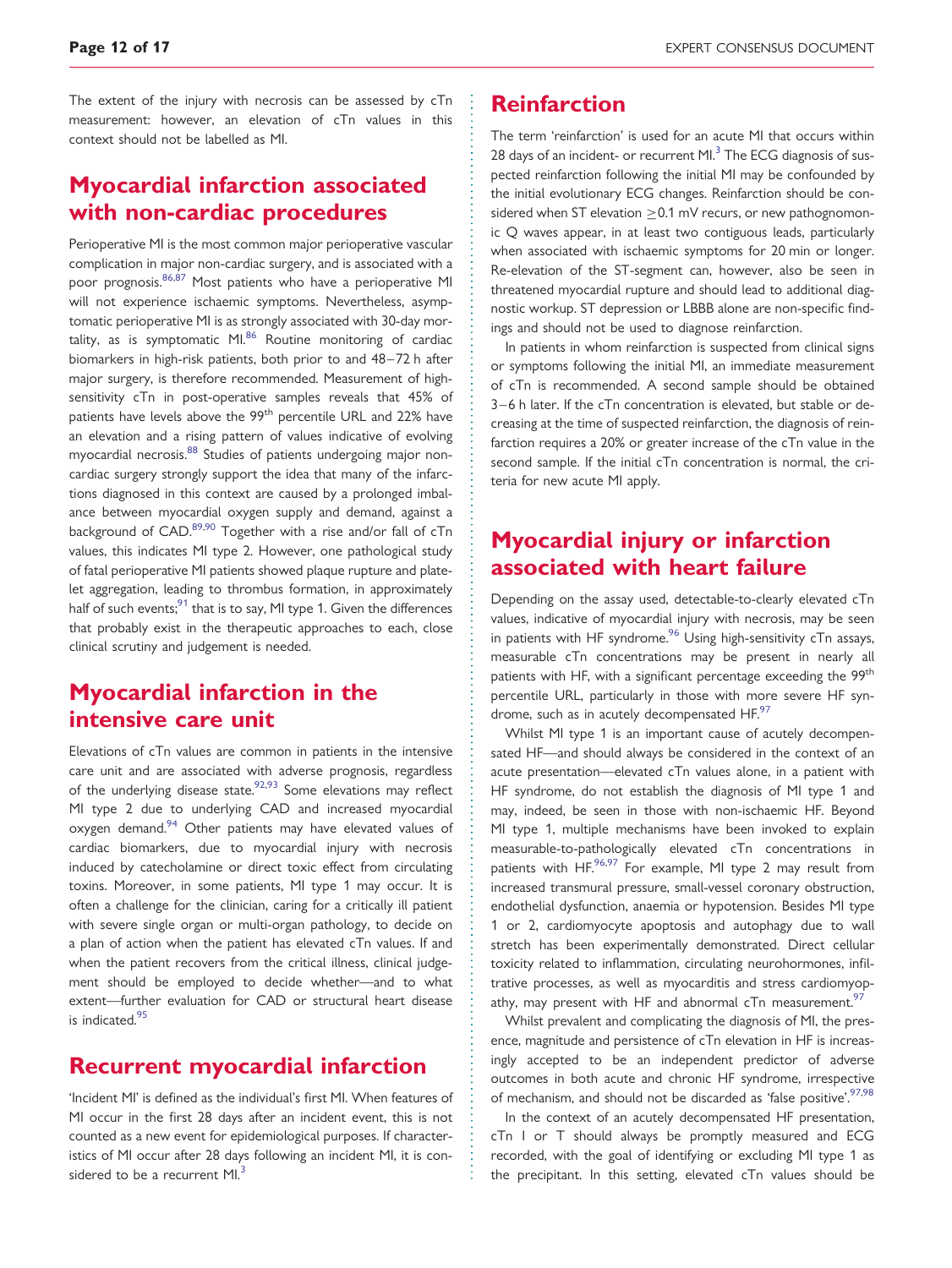interpreted with a high level of suspicion for MI type 1 if a significant rise and/or fall of the marker are seen, or if it is accompanied by ischaemic symptoms, new ischaemic ECG changes or loss of myocardial function on non-invasive testing. Coronary artery anatomy may often be well-known; such knowledge may be used to interpret abnormal troponin results. If normal coronary arteries are present, either a type 2 MI or a non-coronary mechanism for troponin release may be invoked.<sup>97</sup>

On the other hand, when coronary anatomy is not established, the recognition of a cTn value in excess of the 99<sup>th</sup> percentile URL alone is not sufficient to make a diagnosis of acute MI due to CAD, nor is it able to identify the mechanism for the abnormal cTn value. In this setting, further information, such as myocardial perfusion studies, coronary angiography, or MRI is often required to better understand the cause of the abnormal cTn measurement. However, it may be difficult to establish the reason for cTn abnor-malities, even after such investigations.<sup>[96,97](#page-16-0)</sup>

# Application of MI in clinical trials and quality assurance programmes

In clinical trials, MI may be an entry criterion or an end-point. A universal definition for MI is of great benefit for clinical studies, since it will allow a standardized approach for interpretation and comparison across different trials. The definition of MI as an entry criterion, e.g. MI type 1 and not MI type 2, will determine patient characteristics in the trial. Occasionally MI occurs and, at angiography, restenosis is the only angiographic explanation.<sup>[99](#page-16-0),[100](#page-16-0)</sup> This PCI-related MI type might be designated as an 'MI type 4c', defined as ≥50% stenosis at coronary angiography or a complex lesion associated with a rise and/or fall of cTn values  $> 99<sup>th</sup>$  percentile URL and no other significant obstructive CAD of greater severity following: (i) initially successful stent deployment or (ii) dilatation of a coronary artery stenosis with balloon angioplasty  $(<50\%)$ .

In recent investigations, different MI definitions have been employed as trial outcomes, thereby hampering comparison and

generalization between these trials. Consistency among investigators and regulatory authorities, with regard to the definition of MI used as an endpoint in clinical investigations, is of substantial value. Adaptation of the definition to an individual clinical study may be appropriate in some circumstances and should have a wellarticulated rationale. No matter what, investigators should ensure that a trial provides comprehensive data for the various types of MI and includes the 99<sup>th</sup> percentile URL decision limits of cTn or other biomarkers employed. Multiples of the 99<sup>th</sup> percentiles URL may be indicated as shown in Table 6. This will facilitate comparison of trials and meta-analyses.

Because different assays may be used, including newer, highersensitivity cTn assays in large multicentre clinical trials, it is advisable to consistently apply the 99<sup>th</sup> percentile URL. This will not totally harmonize troponin values across different assays, but will improve the consistency of the results. In patients undergoing cardiac procedures, the incidence of MI may be used as a measure of quality, provided that a consistent definition is applied by all centres participating in the quality assurance programme. To be effective and to avoid bias, this type of assessment will need to develop a paradigm to harmonize the different cTn assay results across sites.

# Public policy implications of the adjustment of the MI definition

Revision of the definition of MI has a number of implications for individuals as well as for society at large. A tentative or final diagnosis is the basis for advice about further diagnostic testing, lifestyle changes, treatment and prognosis for the patient. The aggregate of patients with a particular diagnosis is the basis for health care planning and policy and resource allocation.

One of the goals of good clinical practice is to reach a definitive and specific diagnosis, which is supported by current scientific knowledge. The approach to the definition of MI outlined in this document meets this goal. In general, the conceptual meaning of the term 'myocardial infarction' has not changed, although new,

| <b>Multiples</b><br>x99% | MI type I<br><b>Spontaneous</b> | MI type 2<br><b>Secondary</b> | MI type 3 <sup>a</sup><br><b>Death</b> | MI type 4a<br><b>PCI</b> | MI type 4b<br><b>Stent-thrombus</b> | MI type $4cb$<br><b>Restenosis</b> | MI type 5<br><b>CABG</b> |
|--------------------------|---------------------------------|-------------------------------|----------------------------------------|--------------------------|-------------------------------------|------------------------------------|--------------------------|
| $I-3$                    |                                 |                               |                                        |                          |                                     |                                    |                          |
| $3 - 5$                  |                                 |                               |                                        |                          |                                     |                                    |                          |
| $5 - 10$                 |                                 |                               |                                        |                          |                                     |                                    |                          |
| >10                      |                                 |                               |                                        |                          |                                     |                                    |                          |
| Total                    |                                 |                               |                                        |                          |                                     |                                    |                          |

Table 6 Tabulation in clinical trials of MI types according to multiples of the 99th percentile upper reference limit of the applied cardiac biomarker

 $MI =$  myocardial infarction; PCI = percutaneous coronary intervention; CABG = coronary artery bypass grafting.

<sup>a</sup>Biomarker values are unavailable because of death before blood samples are obtained (blue area).

Red areas indicate arbitrarily defined cTn values below the MI decision limit whether PCI or CABG.

 $^{\rm b}$ Restenosis is defined as  $\geq$ 50% stenosis at coronary angiography or a complex lesion associated with a rise and/or fall of cTn values  $>$ 99th percentile URL and no other significant obstructive CAD of greater severity following: (i) initially successful stent deployment or (ii) dilatation of a coronary artery stenosis with balloon angioplasty (<50%).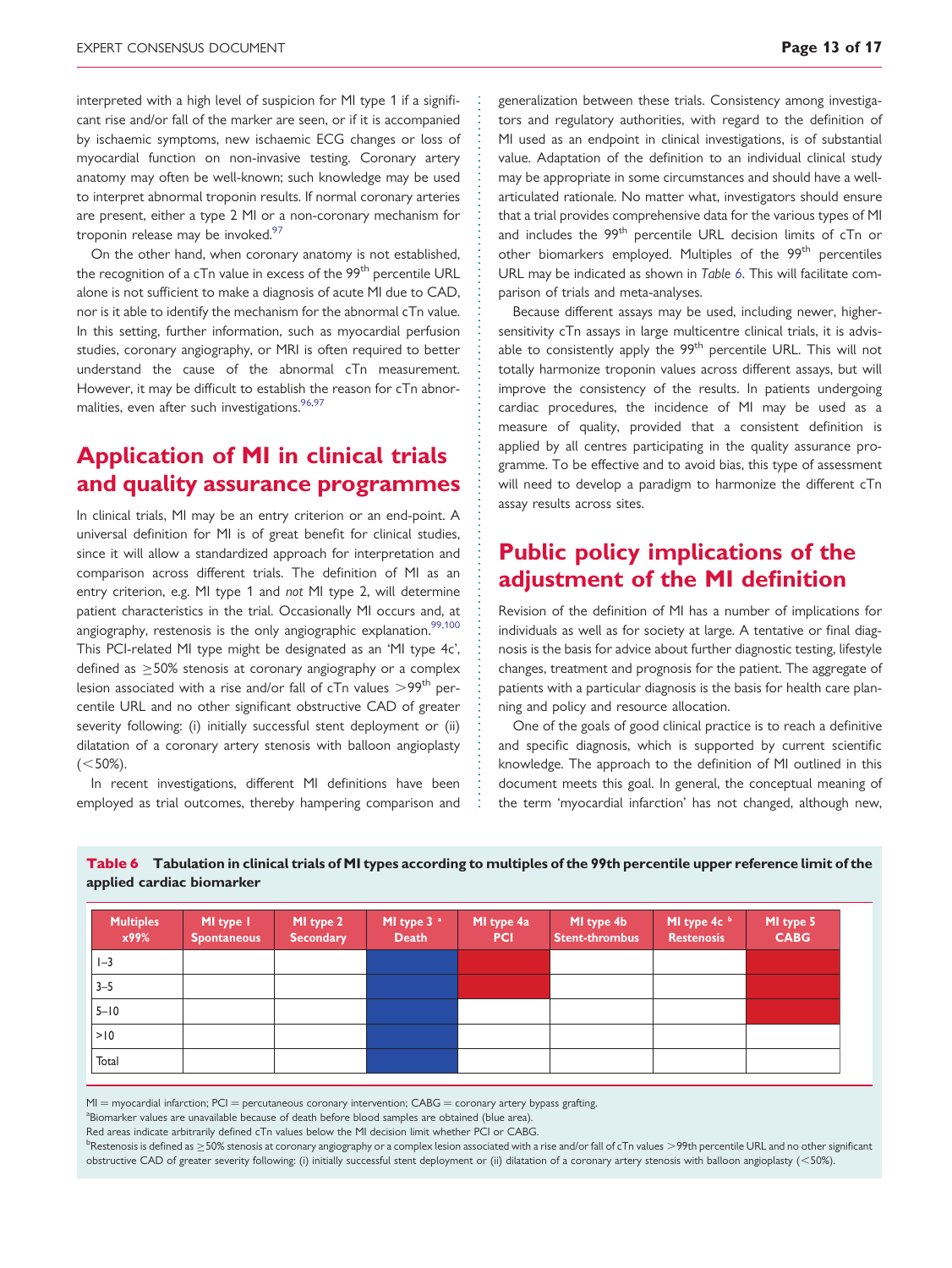<span id="page-13-0"></span>sensitive diagnostic methods have been developed to diagnose this entity. Thus, the diagnosis of acute MI is a clinical diagnosis based on patient symptoms, ECG changes, and highly sensitive biochemical markers, as well as information gleaned from various imaging techniques. It is important to characterize the type of MI as well as the extent of the infarct, residual LV function, and the severity of CAD and other risk factors, rather than merely making a diagnosis of MI. The information conveyed about the patient's prognosis and ability to work requires more than just the mere statement that the patient has suffered an MI. The many additional factors just mentioned are also required so that appropriate social, family, and employment decisions can be made. A number of risk scores have been developed to predict the prognosis after MI. The classification of the various other prognostic entities associated with MI should lead to a reconsideration of the clinical coding entities currently employed for patients with the myriad conditions that can lead to myocardial necrosis, with consequent elevation of biomarker values.

It should be appreciated that the current modification of the definition of MI may be associated with consequences for the patients and their families in respect of psychological status, life insurance, professional career, as well as driving- and pilots' licences. The diagnosis is associated also with societal implications as to diagnosis-related coding, hospital reimbursement, public health statistics, sick leave, and disability attestation. In order to meet this challenge, physicians must be adequately informed of the altered diagnostic criteria. Educational materials will need to be created and treatment guidelines must be appropriately adapted. Professional societies and healthcare planners should take steps to facilitate the rapid dissemination of the revised definition to physicians, other health care professionals, administrators, and the general public.

# Global perspectives of the definition of myocardial infarction

Cardiovascular disease is a global health problem. Understanding the burden and effects of CAD in populations is of critical importance. Changing clinical definitions, criteria and biomarkers add challenges to our understanding and ability to improve the health of the public. The definition of MI for clinicians has important and immediate therapeutic implications. For epidemiologists, the data are usually retrospective, so consistent case definitions are

critical for comparisons and trend analysis. The standards described in this report are suitable for epidemiology studies. However, to analyse trends over time, it is important to have consistent definitions and to quantify adjustments when biomarkers or other diagnostic criteria change.<sup>101</sup> For example, the advent of cTn dramatically increased the number of diagnosable MIs for epidemiologists.[3](#page-14-0)[,102](#page-16-0)

In countries with limited economic resources, cardiac biomarkers and imaging techniques may not be available except in a few centres, and even the option of ECG recordings may be lacking. In these surroundings, the WHO states that biomarker tests or other high-cost diagnostic testing are unfit for use as compulsory diagnostic criteria. $3$  The WHO recommends the use of the ESC/ ACCF/AHA/WHF Universal MI Definition in settings without resource constraints, but recommends more flexible standards in resource-constrained locations.<sup>[3](#page-14-0)</sup>

Cultural, financial, structural and organisational problems in the different countries of the world in the diagnosis and therapy of acute MI will require ongoing investigation. It is essential that the gap between therapeutic and diagnostic advances be addressed in this expanding area of cardiovascular disease.

### Conflicts of interest

The members of the Task Force of the ESC, the ACCF, the AHA and the WHF have participated independently in the preparation of this document, drawing on their academic and clinical experience and applying an objective and clinical examination of all available literature. Most have undertaken—and are undertaking work in collaboration with industry and governmental or private health providers (research studies, teaching conferences, consultation), but all believe such activities have not influenced their judgement. The best guarantee of their independence is in the quality of their past and current scientific work. However, to ensure openness, their relationships with industry, government and private health providers are reported on the ESC website [\(www.escardio.org/guidelines](www.escardio.org/guidelines)). Expenses for the Task Force/ Writing Committee and preparation of this document were provided entirely by the above-mentioned joint associations.

#### Acknowledgements

We are very grateful to the dedicated staff of the Practice Guidelines Department of the ESC.

The CME text 'Third Universal definition of myocardial infarction' is accredited by the European Board for Accreditation in Cardiology (EBAC). EBAC works according to the quality standards of the European Accreditation Council for Continuing Medical Education (EACCME), which is an institution of the European Union of Medical Specialists (UEMS). In compliance with EBAC/EACCME guidelines, all authors participating in this programme have disclosed potential conflicts of interest that might cause a bias in the article. The Organizing Committee is responsible for ensuring that all potential conflicts of interest relevant to the programme are declared to the participants prior to the CME activities. CME questions for this article are available at: European Heart Journal <http://www.oxforde-learning.com/eurheartj> and European Society of Cardiology [http://www.escardio.](http://www.escardio.org/guidelines) [org/guidelines](http://www.escardio.org/guidelines).

#### **References**

1. The Joint European Society of Cardiology/American College of Cardiology Committee. Myocardial infarction redefined — A consensus document of the Joint European Society of Cardiology/American College of Cardiology Committee for the redefinition of myocardial infarction. Eur Heart J 2000;21: 1502-1513; J Am Coll Cardiol 2000;36:959-969.

2. Thygesen K, Alpert JS, White HD, Joint ESC/ACCF/AHA/WHF Task Force for the Redefinition of Myocardial Infarction. Universal definition of myocardial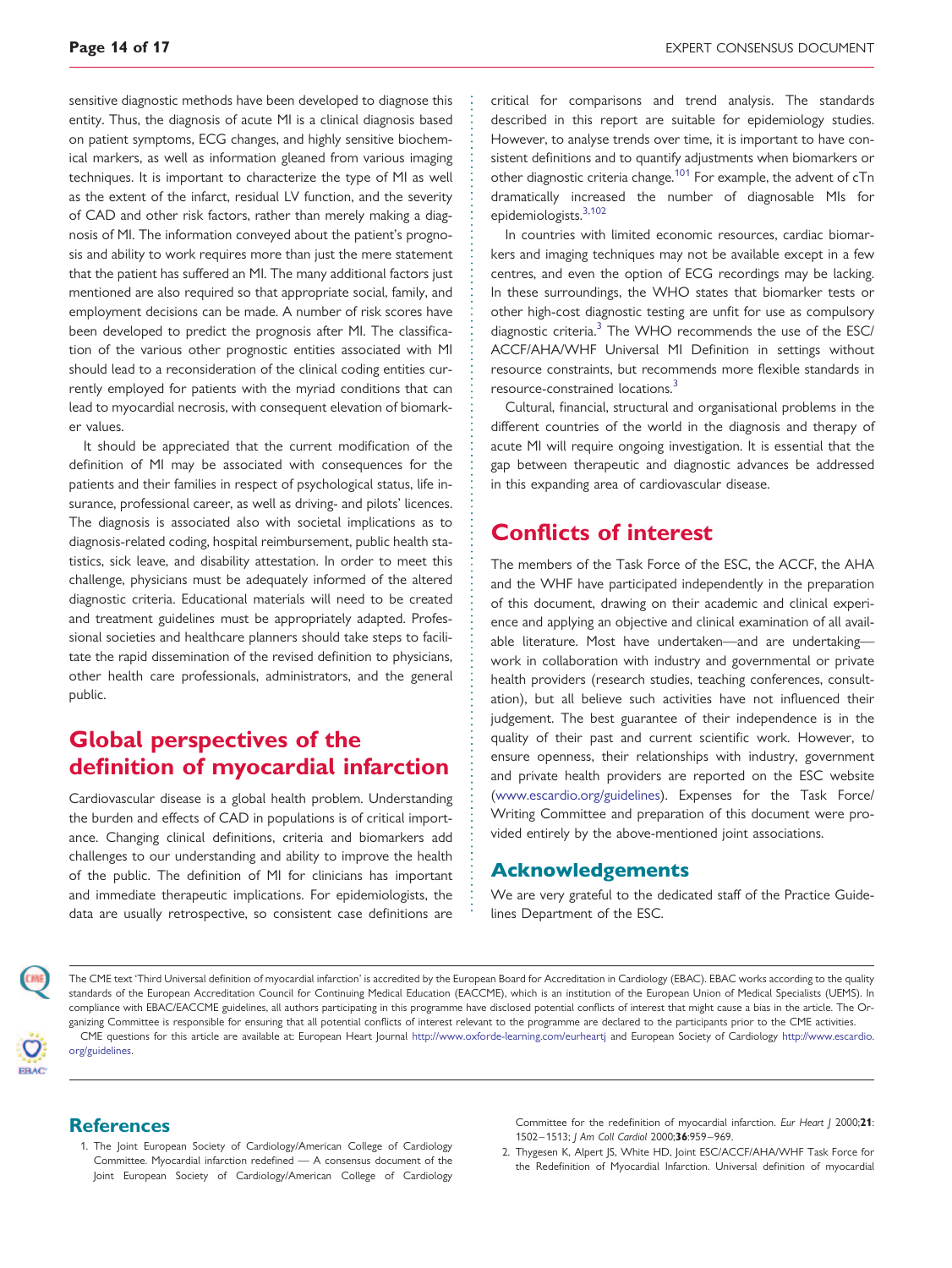<span id="page-14-0"></span>infarction. Eur Heart | 2007;28:2525-2538;Circulation 2007;116:2634-2653;| Am Coll Cardiol 2007;50:2173 –2195.

- 3. Mendis S, Thygesen K, Kuulasmaa K, Giampaoli S, Mähönen M, Ngu Blackett K, Lisheng L and Writing group on behalf of the participating experts of the WHO consultation for revision of WHO definition of myocardial infarction. World Health Organization definition of myocardial infarction: 2008-09 revision. Int J Epidemiol 2011;40:139 – 146.
- 4. Jennings RB, Ganote CE. Structural changes in myocardium during acute ischemia. Circ Res 1974;35 Suppl 3:156-172.
- 5. Jaffe AS, Babuin L, Apple FS. Biomarkers in acute cardiac disease. J Am Coll Cardiol  $2006:48:1 - 11.$
- 6. White HD. Pathobiology of troponin elevations. J Am Coll Cardiol 2011;57: 2406–2408.
- 7. Jaffe AS. Chasing troponin: how low can you go if you can see the rise? J Am Coll Cardiol 2006:48:1763-1764.
- 8. Apple FS, Jesse RL, Newby LK, Wu AHB, Christenson RH, National Academy of Clinical Biochemistry and IFCC Committee for Standardization of Markers Cardiac Damage Laboratory Medicine Practice Guidelines: Analytical issues for biochemical markers of acute coronary syndromes. Circulation 2007;115: e352 –e355.
- 9. Morrow DA, Cannon CP, Jesse RL, Newby LK, Ravkilde J, Storrow AB, Wu AHB, Christenson RH. National Academy of Clinical Biochemistry Laboratory Medicine Practice Guidelines: Clinical characteristics and utilization of biochemical markers of acute coronary syndromes. Circulation 2007;115: e356 –e375.
- 10. Thygesen K, Mair J, Katus H, Plebani M, Venge P, Collinson P, Lindahl B, Giannitsis E, Hasin Y, Galvani M, Tubaro M, Alpert JS, Biasucci LM, Koenig W, Mueller C, Huber K, Hamm C, Jaffe AS; Study Group on Biomarkers in Cardiology of the ESC Working Group on Acute Cardiac Care. Recommendations for the use of cardiac troponin measurement in acute cardiac care. Eur Heart | 2010;31:2197 –2204.
- 11. Thygesen K, Mair J, Giannitsis E, Mueller C, Lindahl B, Blankenberg S, Huber K, Plebani M, Biasucci LM, Tubaro M, Collinson P, Venge P, Hasin Y, Galvani M, Koenig W, Hamm C, Alpert JS, Katus H, Jaffe AS; Study Group on Biomarkers in Cardiology of the ESC Working Group on Acute Cardiac Care. How to use high-sensitivity cardiac troponins in acute cardiac care. Eur Heart J 2012 Jun 21. [Epub ahead of print.]
- 12. Apple FS, Collinson PO; IFCC Task Force on Clinical Applications of Cardiac Biomarkers. Analytical characteristics of high-sensitivity cardiac troponin assays. Clin Chem 2012;58:54-61.
- 13. Jaffe AS, Apple FS, Morrow DA, Lindahl B, Katus HA. Being rational about (im) precision: a statement from the Biochemistry Subcommittee of the Joint European Society of Cardiology/American College of Cardiology Foundation/ American Heart Association/World Heart Federation Task Force for the definition of myocardial infarction. Clin Chem 2010;56:941-943.
- 14. MacRae AR, Kavsak PA, Lustig V, Bhargava R, Vandersluis R, Palomaki GE, Yerna M-J, Jaffe AS. Assessing the requirement for the six-hour interval between specimens in the American Heart Association classification of myocardial infarction in epidemiology and clinical research studies. Clin Chem 2006;52: 812– 818.
- 15. de Lemos JA, Drazner MH, Omland T, Ayers CR, Khera A, Rohatgi A, Hashim I, Berry JD, Das SR, Morrow DA, McGuire DK. Association of troponin T detected with a highly sensitive assay and cardiac structure and mortality risk in the general population. JAMA 2010;304:2503-2512.
- 16. Omland T, de Lemos JA, Sabatine MS, Christophi CA, Rice MM, Jablonski KA, Tjora S, Domanski MJ, Gersh BJ, Rouleau JL, Pfeffer MA, Braunwald E. Prevention of Events with Angiotensin Converting Enzyme Inhibition (PEACE) Trial Investigators. A sensitive cardiac troponin T assay in stable coronary artery disease. N Engl | Med 2009;361:2538-2547.
- 17. Mills NL, Churchhouse AM, Lee KK, Anand A, Gamble D, Shah ASV, Paterson E, MacLeod M, Graham C, Walker S, Denvir MA, Fox KAA, Newby DE. Implementation of a sensitive troponin I assay and risk of recurrent myocardial infarction and death in patients with suspected acute conorary syndrome. JAMA 2011;305: 1210–1216.
- 18. Saunders JT, Nambi V, de Limos JA, Chambless LE, Virani SS, Boerwinkle E, Hoogeveen RC, Liu X, Astor BC, Mosley TH, Folsom AR, Heiss G, Coresh J, Ballantyne CM. Cardiac troponin T measured by a highly sensitive assay predicts coronary heart disease, heart failure, and mortality in the atherosclerosis risk in communities study. Circulation 2011;123:1367-1376.
- 19. Kavsak PA, Xu L, Yusuf S, McQueen MJ. High-sensitivity cardiac troponin I measurement for risk stratification in a stable high-risk population. Clin Chem 2011;57: 1146–1153.
- 20. Apple FS, Simpson PA, Murakami MM. Defining the serum 99th percentile in a normal reference population measured by a high-sensitivity cardiac troponin I assay. Clin Biochem 2010;43:1034 –1036.
- 21. Giannitsis E, Kurz K, Hallermayer K, Jarausch J, Jaffe AS, Katus HA. Analytical validation of a high-sensitivity cardiac troponin T Assay. Clin Chem 2010;56: 254 –261.
- 22. Apple FS, Quist HE, Doyle PJ, Otto AP, Murakami MM. Plasma 99th percentile reference limits for cardiac troponin and creatine kinase MB mass for use with European Society of Cardiology/American College of Cardiology consensus recommendations. Clin Chem 2003;49:1331 –1336.
- 23. Roe MT, Harrington RA, Prosper DM, Pieper KS, Bhatt DL, Lincoff AM, Simoons ML, Akkerhuis M, Ohman EM, Kitt MM, Vahanian A, Ruzyllo W, Karsch K, Califf RM, Topol EJ. Clinical and therapeutic profile of patients presenting with acute coronary syndromes who do not have significant coronary artery disease. The Platelet glycoprotein IIb/IIIa in Unstable angina: Receptor Suppression Using Integrilin Therapy (PURSUIT) trial Investigators. Circulation. 2000;102:1101 –1106.
- 24. Bugiardini R, Manfrini O, De Ferrari GM. Unanswered questions for management of acute coronary syndrome: risk stratification of patients with minimal disease or normal findings on coronary angiography. Arch Intern Med 2006; 166:1391 – 1395.
- 25. Reynolds HR, Srichai MB, Iqbal SN, Slater JN, Mancini GB, Feit F, Pena-Sing I, Axel L, Attubato MJ, Yatskar L, Kalhorn RT, Wood DA, Lobach IV, Hochman JS. Mechanisms of myocardial infarction in women without angiographically obstructive coronary artery disease. Circulation 2011;124:1414-1425.
- 26. Bertrand ME, LaBlanche JM, Tilmant PY, Thieuleux FA, Delforge MR, Carre AG, Asseman P, Berzin B, Libersa C, Laurent JM. Frequency of provoked coronary arterial spasm in 1089 consecutive patients undergoing coronary arteriography. Circulation 1982;65:1299 –1306.
- 27. Suwaidi JA, Hamasaki S, Higano ST, Nishimura RA, Holmes DR Jr, Lerman A. Long-term follow-up of patients with mild coronary artery disease and endothelial dysfunction. Circulation 2000;101:948-954.
- 28. Bugiardini R, Manfrini O, Pizzi C, Fontana F, Morgagni G. Endothelial function predicts future development of coronary artery disease: a study on women with chest pain and normal angiograms. Circulation 2004;109:2518-2523.
- 29. Harris BM, Nageh T, Marsden JT, Thomas MR, Sherwood RA. Comparison of cardiac troponin T and I and CK-MB for the detection of minor myocardial damage during interventional cardiac procedures. Ann Clin Biochem 2000;37: 764 –769.
- 30. Januzzi JL, Lewandrowski K, MacGillivray TE, Newell JB, Kathiresan S, Servoss SJ, Lee-Lewandrowski E. A comparison of cardiac troponin T and creatine kinase-MB for patient evaluation after cardiac surgery. J Am Coll Cardiol 2002; 39:1518 – 1523.
- 31. Holmvang L, Jurlander B, Rasmussen C, Thiis JJ, Grande P, Clemmensen P. Use of biochemical markers of infarction for diagnosing perioperative myocardial infarction and early graft occlusion after coronary artery bypass surgery. Chest 2002; 121:103 –111.
- 32. Miller WL, Garratt KN, Burritt MF, Reeder GS, Jaffe AS. Timing of peak troponin T and creatine kinase-MB elevations after percutaneous coronary intervention. Chest 2004;25:275 – 280.
- 33. Lansky AJ, Stone GW. Periprocedural myocardial infarction: prevalence, prognosis, and prevention. Circ Cardiovasc Interv 2010;3:602-610.
- 34. Cavallini C, Verdecchia P, Savonitto S, Arraiz G, Violini R, Olivari Z, Rubartelli P, De Servi S, Plebani M, Steffenino G, Sbarzaglia P, Ardissino D;Italian Atherosclerosis, Thrombosis and Vascular Biology and Society for Invasive Cardiology –GISE Investigators Prognostic value of isolated troponin I elevation after percutaneous coronary intervention. Circ Cardiovasc Interv 2010;3:431-435.
- 35. Prasad A Jr, Rihal CS, Lennon RJ, Singh M, Jaffe AS, Holmes DR Jr. Significance of periprocedural myonecrosis on outcomes following percutaneous coronary intervention. Circ Cardiovasc Intervent 2008;1:10 –19.
- 36. Zimetbaum PJ, Josephson ME. Use of the electrocardiogram in acute myocardial infarction. N Engl | Med 2003;348:933-940.
- 37. Wang K, Asinger RW, Marriott HJ. ST-segment elevation in conditions other than acute myocardial infarction. N Engl J Med 2003;349:2128-2135.
- 38. Mcfarlane PW. Age, sex, and the ST amplitude in health and disease. J Electrocardiol 2001;34:S35 –S41.
- 39. Zimetbaum PJ, Krishnan S, Gold A, Carrozza JP II, Josephson ME. Usefulness of ST-segment elevation in lead III exceeding that of lead II for identifying the location of the totally occluded coronary artery in inferior wall myocardial infarction. Am J Cardiol 1998;81:918-919.
- 40. Engelen DJ, Gorgels AP, Cheriex EC, De Muinck ED, Ophuis AJO, Dassen WR, Vainer J, van Ommen VG, Wellens HJ. Value of the electrocardiogram in localizing the occlusion site in the left anterior descending coronary artery in acute anterior myocardial infarction. J Am Coll Cardiol 1999;34:389–395.
- 41. Matetzky S, Freimark D, Feinberg MS, Novikov I, Rath S, Rabinowitz B, Kaplinsky E, Hod H. Acute myocardial infarction with isolated ST-segment elevation in posterior chest leads V7 –V9. Hidden ST-segment elevations revealing acute posterior infarction. | Am Coll Cardiol 1999;34:748-753.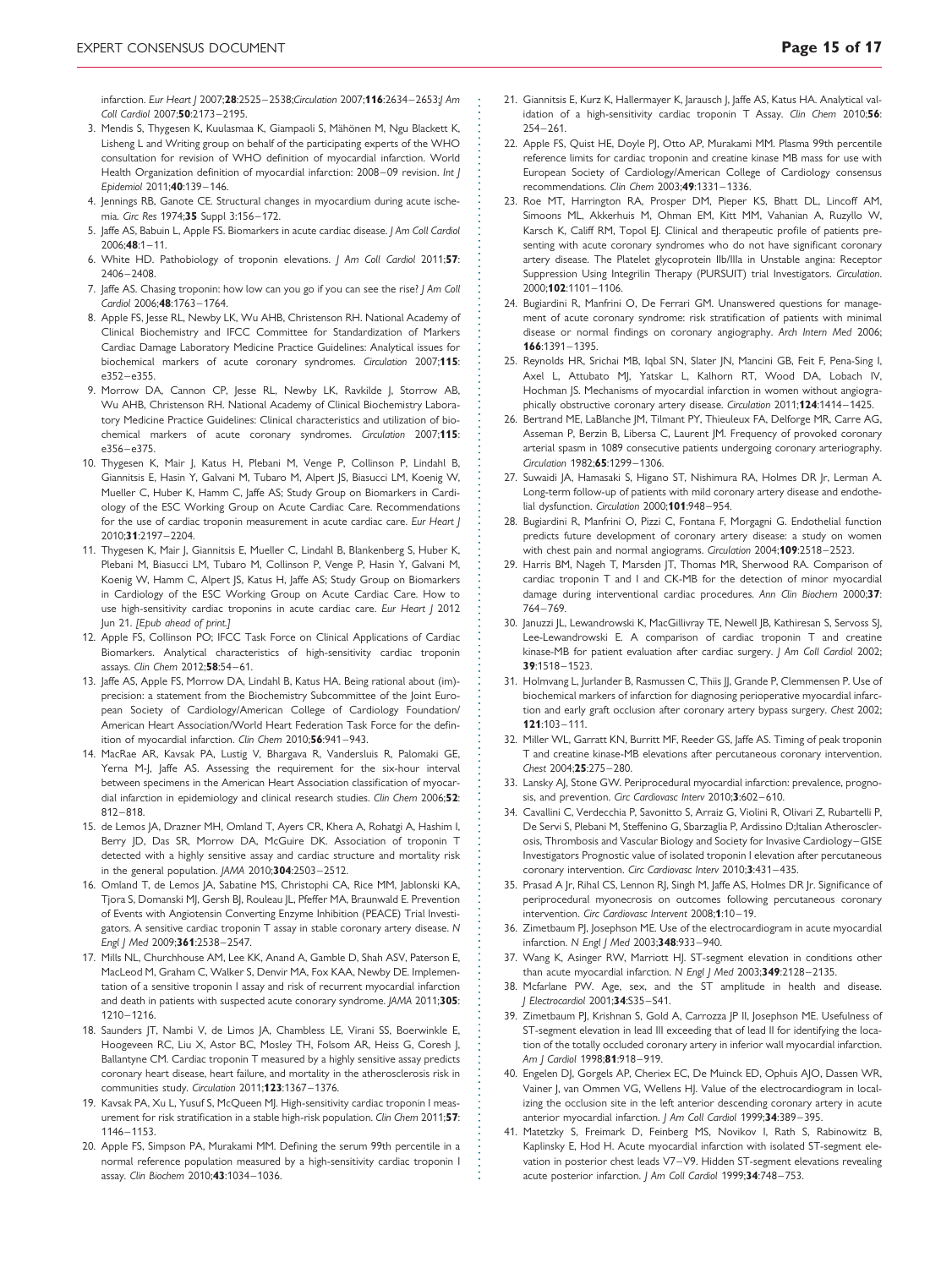- <span id="page-15-0"></span>42. Lopez-Sendon J, Coma-Canella I, Alcasena S, Seoane J, Gamallo C. Electrocardiographic findings in acute right ventricular infarction: sensitivity and specificity of electrocardiographic alterations in right precordial leads V4R, V3R, V1, V2 and V3. J Am Coll Cardiol 1985;6:1273-1279.
- 43. Bayés de Luna A, Wagner G, Birnbaum Y, Nikus K, Fiol M, Gorgels A, Cinca I, Clemmensen PM, Pahlm O, Sclarowsky S, Stern S, Wellens H. A new terminology for the left ventricular walls and for the location of myocardial infarcts that present Q wave based on the standard of cardiac magnetic resonance imaging. A statement for healthcare professionals from a Committee appointed by the International Society for Holter and Noninvasive Electrocardiography. Circulation 2006;114:1755-1760.
- 44. Sgarbossa EB, Pinsky SL, Barbagelata A, Underwood DA, Gates KB, Topol EJ, Califf RM, Wagner GS. Electrocardiographic diagnosis of evolving acute myocardial infarction in the presence of left bundle branch block. N Engl | Med 1996; 334:481 –487.
- 45. Jain S, Ting HT, Bell M, Bjerke CM, Lennon RJ, Gersh BJ, Rihal CS, Prasad A. Utility of left bundle branch block as a diagnostic criterion for acute myocardial infarction. Am | Cardiol 2011;107:1111-1116.
- 46. Savage RM, Wagner GS, Ideker RE, Podolsky SA, Hackel DB. Correlation of postmortem anatomic findings with electrocardiographic changes in patients with myocardial infarction: retrospective study of patients with typical anterior and posterior infarcts. Circulation 1977;55:279-285.
- 47. Horan LG, Flowers NC, Johnson IC, Significance of the diagnostic O wave of myocardial infarction. Circulation 1971;43:428-436.
- 48. Chaitman BR, Hardison RM, Adler D, Gebhart S, Grogan M, Ocampo S, Sopko G, Ramires JA, Schneider D, Frye RL; Bypass Angioplasty Revascularization Investigation 2 Diabetes (BARI 2D) Study Group. The Bypass Angioplasty Revascularization Investigation 2 Diabetes randomized trial of different treatment strategies in type 2 diabetes mellitus with stable ischemic heart disease: Impact of treatment strategy on cardiac mortality and myocardial infarction. Circulation 2009;120:2529 –2540.
- 49. Burgess DC, Hunt D, Zannino D, Williamson E, Davis TME, Laakso M, Kesäniemi YA, Zhang J, Sy RW, Lehto S, Mann S, Keech AC. Incidence and predictors of silent myocardial infarction in type 2 diabetes and the effect of fenofibrate: an analysis from the Fenofibrate Intervention and Event Lowering in Diabetes (FIELD) study. Eur Heart J 2010:31:92-99.
- 50. Sheifer SE, Manolio TA, Gersh BJ. Unrecognized myocardial infarction. Ann Intern Med 2001;135:801-811.
- 51. Toma M, Fu Y, Ezekowitz JA, McAlister FA, Westerhout CM, Granger C, Armstrong PW. Does silent myocardial infarction add prognostic value in ST-elevation myocardial infarction? Insights from the Assessment of Pexelizumab in Acute Myocardial Infarction (APEX-AMI) trial. Am Heart J 2010;160:671-677.
- 52. Stillman AE, Oudkerk M, Bluemke D, Bremerich J, Esteves FP, Garcia EV, Gutberlet M, Hundley WG, Jerosch-Herold M, Kuijpers D, Kwong RK, Nagel E, Lerakis S, Oshinski J, Paul JF, Underwood R, Wintersperger BJ, Rees MR; North American Society of Cardiovascular Imaging;European Society of Cardiac Radiology. Int J Cardiovasc Imaging 2011;27:7-24.
- 53. Flachskampf FA, Schmid M, Rost C, Achenbach S, deMaria AN, Daniel WG. Cardiac imaging after myocardial infarction. Eur Heart | 2011;32:272-283.
- 54. Kaul S, Miller JG, Grayburn PA, Hashimoto S, Hibberd M, Holland MR, Houle HC, Klein AL, Knoll P, Lang RM, Lindner JR, McCulloch ML, Metz S, Mor-Avi V, Pearlman AS, Pellikka PA, DeMars Plambeck N, Prater D, Porter TR, Sahn DJ, Thomas JD, Thomenius KE, Weissman NJ. A suggested roadmap for cardiovascular ultrasound research for the future. J Am Soc Echocardiogr 2011:24:455-464.
- 55. Carrio I, Cowie MR, Yamazaki J, Udelson J, Camici PG. Cardiac sympathetic imaging with mIBG in heart failure. J Am Coll Cardiol Imaging 2010;3:92-100.
- 56. Nahrendorf M, Sosnovik DE, French BA, Swirski FK, Bengel F, Sadeghi MM, Lindner JR, Wu JC, Kraitchman DL, Fayad ZA, Sinusas AJ. Multimodality cardiovascular molecular imaging, Part II. Circ Cardiovasc Imaging 2009;2:56–70.
- 57. Kramer CM, Sinusas AJ, Sosnovik DE, French BA, Bengel FM. Multimodality imaging of myocardial injury and remodelling. J Nucl Med 2010;51:p107S-121S.
- 58. Taegtmeyer H. Tracing cardiac metabolism in vivo: one substrate at a time. J Nucl Med 2010:51:80S-87S.
- 59. Kim HW, Faraneh-Far A, Kim RJ. Cardiovascular magnetic resonance in patients with myocardial infarction. J Am Coll Cardiol 2010;55:1-16.
- 60. Beek AM, van Rossum AC. Cardiovascular magnetic resonance imaging in patients with acute myocardial infarction. Heart 2010;96:237 – 243.
- 61. Assomull RG, Lyne JC, Keenan N, Gulati A, Bunce NH, Davies SW, Pennell DJ, Prasad SK. The role of cardiovascular magnetic resonance in patients presenting with chest pain, raised troponin, and unobstructed coronary arteries. Eur Heart J 2007;28:1242 – 1249.
- 62. Schuleri KH, George RT, Lardo AC. Assessment of coronary blood flow with computed tomography and magnetic resonance imaging. J Nucl Cardiol 2010; 17:582 –590.
- 63. Amsterdam EA, Kirk JD, Bluemke DA, Diercks D, Farkouh ME, Garvey JL, Kontos MC, McCord J, Miller TD, Morise A, Newby LK, Ruberg FL, Scordo KA, Thompson PD. Testing of low-risk patients presenting to the emergency department with chest pain. Circulation 2010;122:1756-1776.
- 64. Gibbons RJ, Valeti US, Araoz PA, Jaffe AS. The quantification of infarct size. J Am Coll Cardiol 2004;44:1533 – 1542.
- 65. Herrman J. Peri-procedural myocardial injury: 2005 update. Eur Heart J 2005;26: 2493 –2519.
- 66. Selvanayagam JB, Porto I, Channon K, Petersen SE, Francis JM, Neubauer S, Banning AP. Troponin elevation after percutaneous coronary intervention directly represents the extent of irreversible myocardial injury: insights from cardiovascular magnetic resonance imaging. Circulation 2005;111:1027 –1032.
- 67. Gustavsson CG, Hansen O, Frennby B. Troponin must be measured before and after PCI to diagnose procedure-related myocardial injury. Scand Cardiovasc | 2004;38:75–79.
- 68. Miller WL, Garratt KN, Burrit MF, Lennon RJ, Reeder GS, Jaffe AS. Baseline troponin level: key to understanding the importance of post-PCI troponin elevations. Eur Heart | 2006;27:1061-1069.
- 69. Califf RM, Abdelmeguid AE, Kuntz RE, Popma JJ, Davidson CJ, Cohen EA, Kleiman NS, Mahaffey KW, Topol EJ, Pepine CJ, Lipicky RJ, Granger CB, Harrington RA, Tardiff BE, Crenshaw BS, Bauman RP, Zuckerman BD, Chaitman BR, Bittl JA, Ohman EM. Myonecrosis after revascularization procedures. J Am Coll Cardiol 1998;31:241 – 251.
- 70. White HD. The prequel. Defining prognostically important criteria in the periprocedural PCI troponin saga. Circ Cardiovasc Interv 2012;5:142 –145.
- 71. Jaffe AS, Apple FS, Lindahl B, Mueller C, Katus HA. Why all the struggle about CK-MB and PCI? Eur Heart | 2012;33:1046-1048.
- 72. Damman P, Wallentin L, Fox KA, Windhausen F, Hirsch A, Clayton T, Pocock SJ, Lagerqvist B, Tijssen JG, de Winter RJ. Long-term cardiovascular mortality after procedure-related or spontaneous myocardial infarction in patients with non-ST-segment elevation acute coronary syndrome: A collaborative analysis of individual patient data from the FRISC II, ICTUS, and RITA-3 Trials (FIR). Circulation 2012;125:568 –576.
- 73. Bonaca MP, Wiviott SD, Braunwald E, Murphy SA, Ruff CT, Antman EM, Morrow DA. American College of Cardiology/American Heart Association/ European Society of Cardiology/World Heart Federation Universal Definition of Myocardial Infarction Classification System and the risk of cardiovascular death: observations from the TRITON-TIMI 38 Trial (Trial to Assess Improvement in Therapeutic Outcomes by Optimizing Platelet Inhibition With Prasugrel–Thrombolysis in Myocardial Infarction 38) Circulation 2012;125:577 –583.
- 74. Cutlip DE, Windecker S, Mehran R, Boam A, Cohen DJ, van Es GA, Steg PG, Morel MA, Mauri L, Vranckx P, McFadden E, Lansky A, Hamon M, Krucoff MW, Serruys PW; Academic Research Consortium. Clinical end points in coronary stent trials: a case for standardized definitions. Circulation 2007;115:2344 –2351.
- 75. Benoit MO, Paris M, Silleran J, Fiemeyer A, Moatti N. Cardiac troponin I: Its contribution to the diagnosis of perioperative myocardial infarction and various complications of cardiac surgery. Crit Care Med 2001;29:1880-1886.
- 76. Kovacevic R, Majkic-Singh N, Ignjatovic S, Otasevic P, Obrenovic R, Paris M, Vilotijevic B, Guermonprez JL. Troponin T levels in detection of perioperative myocardial infarction after coronary artery bypass surgery. Clin Lab 2004;50: 437 –445.
- 77. Noora J, Ricci C, Hastings D, Hills S, Cybulsky I. Determination of Troponin I release after CABG surgery. J Card Surg 2005;20:129-135.
- 78. Selvanayagam JB, Pigott D, Balacumaraswami L, Petersen SE, Neubauer S, Taggart DP. Relationship of irreversible myocardial injury to troponin I and creatine kinase-MB elevation after coronary artery bypass surgery: insights from cardiovascular magnetic resonance imaging. J Am Coll Cardiol 2005;45:629-631.
- 79. Costa MA, Carere RG, Lichtenstein SV, Foley DP, de Valk V, Lindenboom W, Roose PCH, van Geldorp TR, Macaya C, Castanon JL, Fernandez-Avilèz F, Gonzáles JH, Heyer G, Unger F, Serruys PW. Incidence, predictors, and significance of abnormal cardiac enzyme rise in patients treated with bypass surgery in the arterial revascularization therapies study (ARTS). Circulation 2001;104: 2689 –2693.
- 80. Klatte K, Chaitman BR, Theroux P, Gavard JA, Stocke K, Boyce S, Bartels C, Keller B, Jessel A. Increased mortality after coronary artery bypass graft surgery is associated with increased levels of postoperative creatine kinasemyocardial band isoenzyme release. J Am Coll Cardiol 2001;38:1070-1077.
- 81. Brener SJ, Lytle BW, Schneider JP, Ellis SG, Topol EJ. Association between CK-MB elevation after percutaneous or surgical revascularization and three-year mortality. J Am Coll Cardiol 2002:40:1961-1967.
- 82. Domanski M, Mahaffey K, Hasselblad V, Brener SJ, Smith PK, Hillis G, Engoren M, Alexander IH, Levy IH, Chaitman BR, Broderick S, Mack MI, Pieper KS, Farkouh ME. Association of myocardial enzyme elevation and survival following coronary artery bypass graft surgery. JAMA 2011;305:585-589.